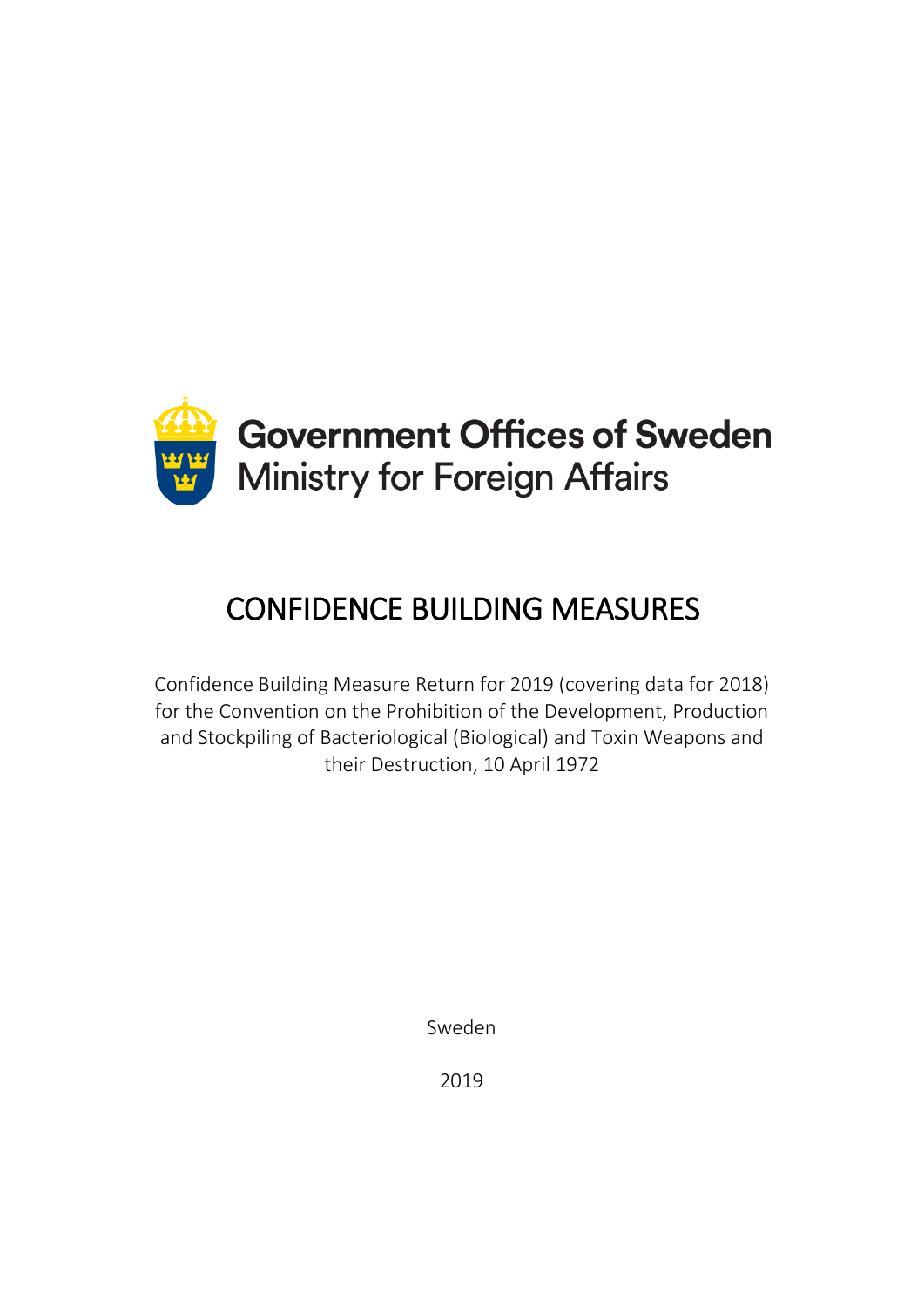## **Index**

## **2019 CBM Report of Sweden to the United Nations Office for Disarmament Affairs covering data for 2018**

Sweden submits the information specified below. **Annex I** Cover Page Declaration, Form "0" page 2 **Confidence-Building Measure "A", Part 1**  Exchange of data on research centres and laboratories Facility: High Containment Laboratory, Public Health Agency of Sweden (BSL4 laboratory) page 4 **Confidence-Building Measure "A", Part 2**  Exchanges of information on national biological defence research and development programs (i) Declaration page 8 (ii) Description page 8 (iii) Facilities Facility 1: Swedish Defence Research Agency (FOI) page 12 Facility 2: National Veterinary Institute (SVA) page 16 **Confidence-Building Measure "B"**  Exchange of information on outbreaks of infectious diseases and similar occurrences caused by toxins Page 18 **Confidence-Building Measure "C"**  Encouragement of publication of results and promotion of use of knowledge page 18 **Confidence-Building Measure "E"**  Declaration of legislature, regulations, and other measures page 19 **Confidence-Building Measure "F"**  Declaration of past activities in offensive and/or defensive biological research and development programs page 20 **Confidence-Building Measure "G"**  Declaration of vaccine production facilities page 21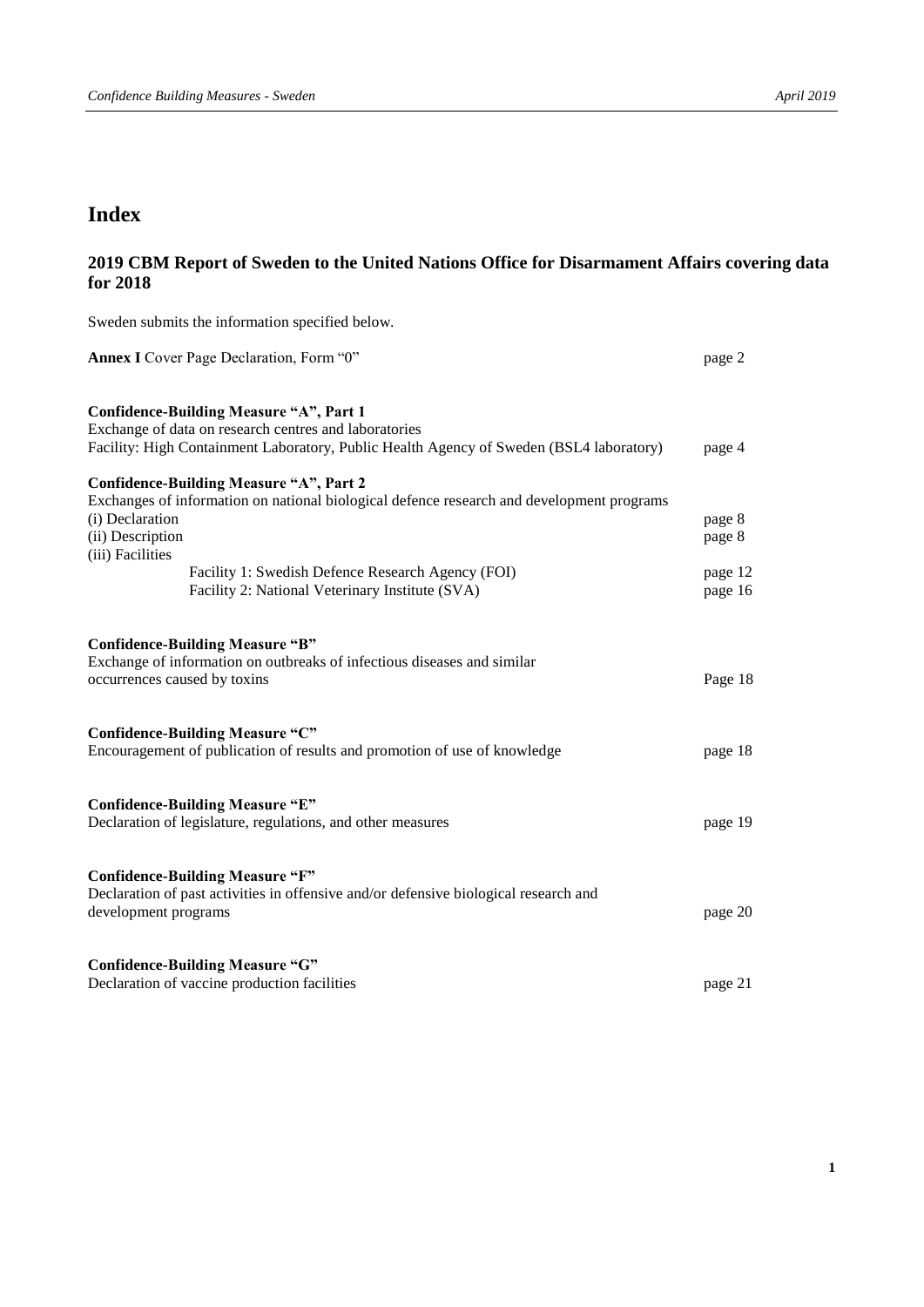## **Annex I: Form "0"**

#### **Revised forms for the submission of the Confidence-Building Measures**

At the Third Review Conference it was agreed that all States Parties present the following declaration, later amended by the Seventh Review Conference:

## **Declaration form on Nothing to Declare or Nothing New to Declare for use in the information exchange**

| Measure         | Nothing to declare | Nothing<br>new to<br>declare | Year of last<br>declaration if<br>nothing new to<br>declare |
|-----------------|--------------------|------------------------------|-------------------------------------------------------------|
| A, part 1       |                    |                              |                                                             |
| A, part 2 (i)   |                    |                              |                                                             |
| A, part 2 (ii)  |                    |                              |                                                             |
| A, part 2 (iii) |                    |                              |                                                             |
| $\, {\bf B}$    | $\mathbf X$        |                              |                                                             |
| ${\bf C}$       | $\mathbf X$        |                              |                                                             |
| ${\bf E}$       |                    | $\mathbf X$                  |                                                             |
| ${\bf F}$       |                    | $\mathbf X$                  | 2014                                                        |
| $\mathbf G$     |                    | $\mathbf X$                  | 2012                                                        |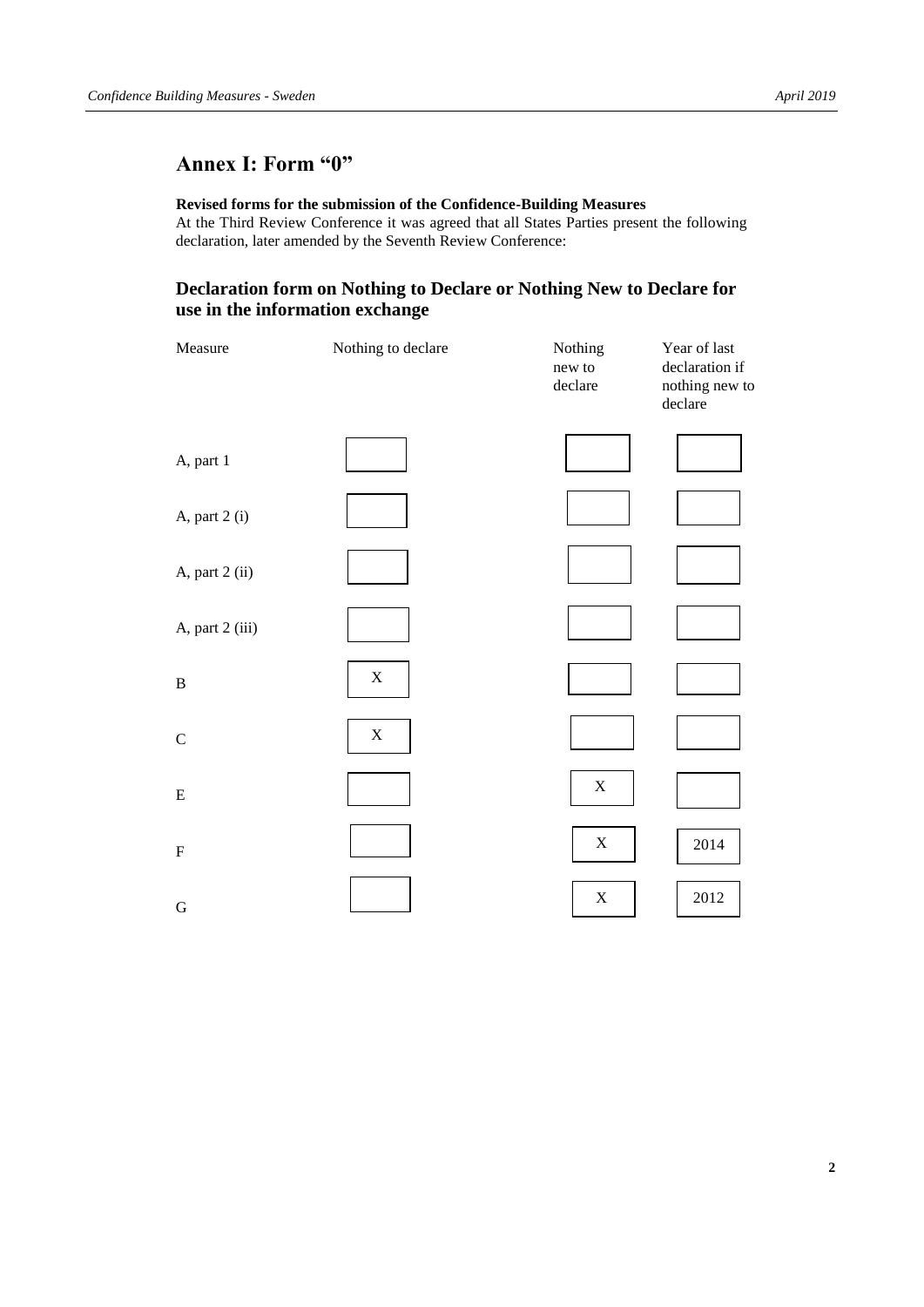#### **Date:**

15<sup>th</sup> of April 2019

#### **State Party to the Convention:**

Sweden

#### **Date of ratification/accession to the Convention:**

5<sup>th</sup> of February 1976.

The Convention was signed by Sweden on the 27<sup>th</sup> of February 1975. It was ratified by Sweden on the 5<sup>th</sup> of February 1976 and entered into force for Sweden the same date.

#### **National point of contact:**

Department for Disarmament and Non-Proliferation, Ministry for Foreign Affairs of Sweden. E-mail: [ud-nis@gov.se,](mailto:ud-nis@gov.se) Address: SE-103 39 Stockholm, telephone: +46 (0)8-405 10 00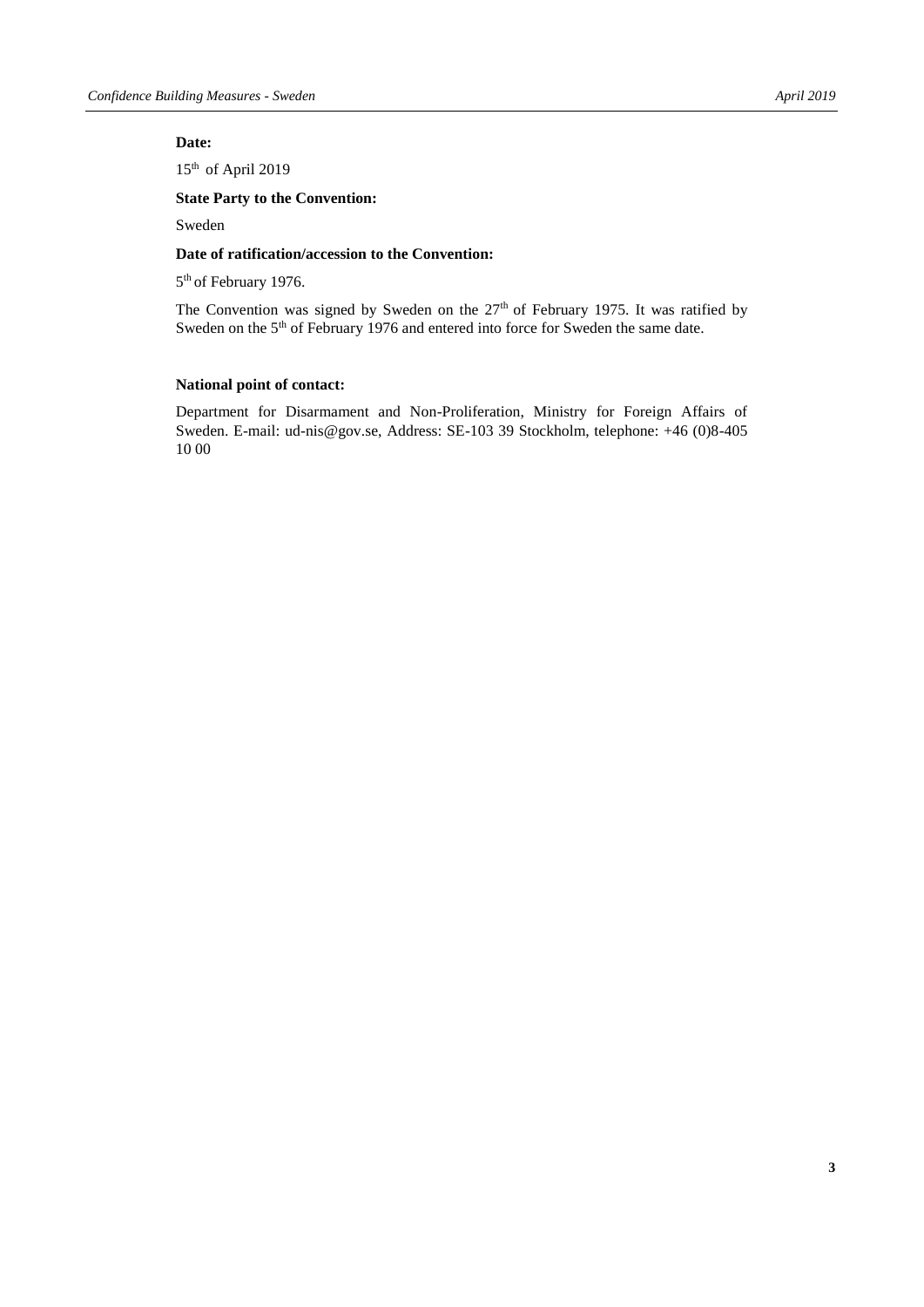## **Confidence-Building Measure "A"**

#### **Part 1 Exchange of data on research centres and laboratories**

**At the Third Review Conference it was agreed that States Parties continue to implement the following:**

**"Exchange of data, including name, location, scope and general description of activities, on research centres and laboratories that meet very high national or international safety standards established for handling, for permitted purposes, biological materials that pose a high individual and community risk or specialize in permitted biological activities directly related to the Convention."**

#### **Modalities**

**The Third Review Conference agreed on the following, later amended by the Seventh Review Conference:**

**Data should be provided by States Parties on each facility, within their territory or under their jurisdiction or control anywhere, which has any maximum containment laboratories meeting those criteria for such maximum containment laboratories as specified in the latest edition of the WHO<sup>1</sup> Laboratory Biosafety Manual and/or OIE<sup>2</sup> Terrestrial Manual or other equivalent guidelines adopted by relevant international organisations, such as those designated as biosafety level 4 (BL4, BSL4 or P4) or equivalent standards.**

**States Parties that do not possess a facility meeting criteria for such maximum containment should continue to Form A, part 1 (ii).**

#### **Form A, part 1 (i)**

*Exchange of data on research centres and laboratories<sup>3</sup>*

#### **1. Name(s) of facility<sup>4</sup>**

High Containment Laboratory, Public Health Agency of Sweden (The Swedish BSL4 laboratory)

#### **2. Responsible public or private organization or company**

Public Health Agency of Sweden

#### **3. Location and postal address**

Public Health Agency of Sweden, SE-17182 Solna, Sverige

<sup>1</sup> World Health Organization

<sup>2</sup> World Organization for Animal Health

<sup>&</sup>lt;sup>3</sup> The containment units which are fixed patient treatment modules, integrated with laboratories, should be identified separately.

<sup>4</sup> For facilities with maximum containment units participating in the national biological defence research and development programme, please fill in name of facility and mark "Declared in accordance with Form A, part 2 (iii)".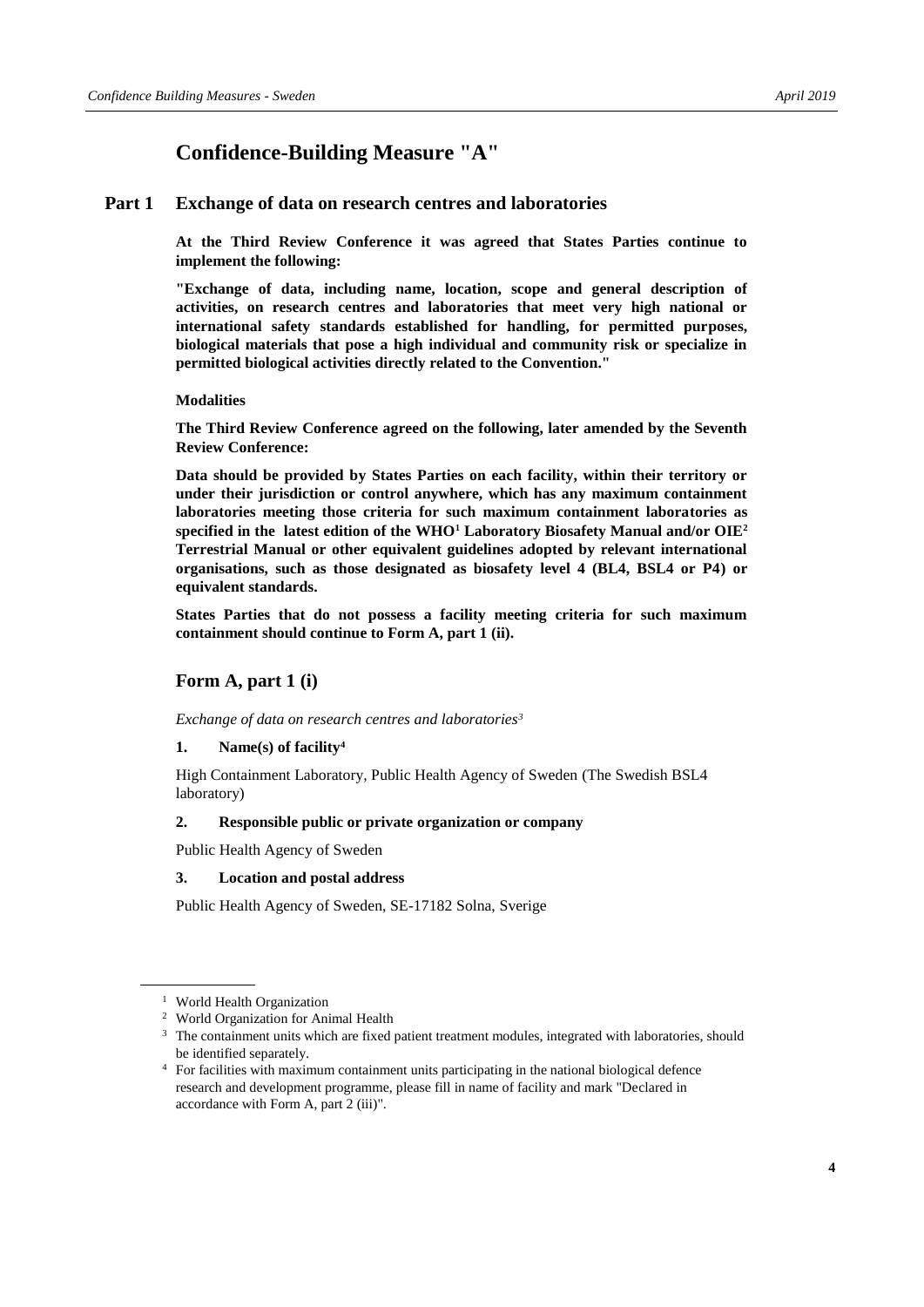#### **4. Source(s) of financing of the reported activity, including indication if the activity is wholly or partly financed by the Ministry of Defence**

The activities are financed through the Swedish Government (Ministry of Health and Social Affairs), and through governmental agencies such as Swedish Civil Contingencies Agency (MSB), Swedish Research Council (VR) and partly by the EU (research funds and the Innovative Medicines Initiative and funding through Joint Actions within the European Health Program).

#### **5. Number of maximum containment units<sup>5</sup> within the research centre and/or laboratory, with an indication of their respective size (m<sup>2</sup> )**

Two separate BSL4 units enclosing three laboratories with a total area of  $136 \text{ m}^2$ .

#### **6. Scope and general description of activities, including type(s) of microorganisms and/or toxins as appropriate**

The Public Health Agency of Sweden is a national expert authority with overall responsibility for public health issues at a national level. Our mission is to promote health, prevent illness and contribute to a sustainable society. There are no projects conducted related to biological defence, more than a strive to a better biological understanding of biological agents (see publication list related to BSL4 work below). The agency develops and maintain national diagnostic preparedness for highly pathogenic agents. Research results is published in international journals.

#### Risk group 4 agents

In the BSL4 containment units diagnostics and research regarding the following viruses are performed: Bunyavirus, Flavivirus, Arenavirus, Paramyxovirus, Filovirus, SARS-CoV and highly pathogenic avian influenza virus. Special emphasis is directed towards the Crimean-Congo haemorrhagic fever virus (CCHFV) and Ebola virus.

#### Methods for identification

Standard methods are used for identification of these microorganisms. Methods in use include molecular biological methods (including novel high throughput/high capacity methods), serological methods such as neutralization assays, cultivation/isolation and electron microscopy. The agency also has capacity to culture virus in small rodents. The quality of diagnostic methods for many of the pathogens is assured through participation in quality assurance exercises and ring trials within international EC-funded networks.

The general goals are to improve laboratory diagnostics, laboratory capacity and basic knowledge of highly pathogenic agents. This includes the development of platforms for broad, efficient and reliable diagnostic methods, studies of virulence and pathogenesis and the establishment and use of animal models for use in diagnostics, treatment and vaccine development.

<sup>&</sup>lt;sup>5</sup> In accordance with the latest edition of the WHO Laboratory Biosafety Manual, or equivalent.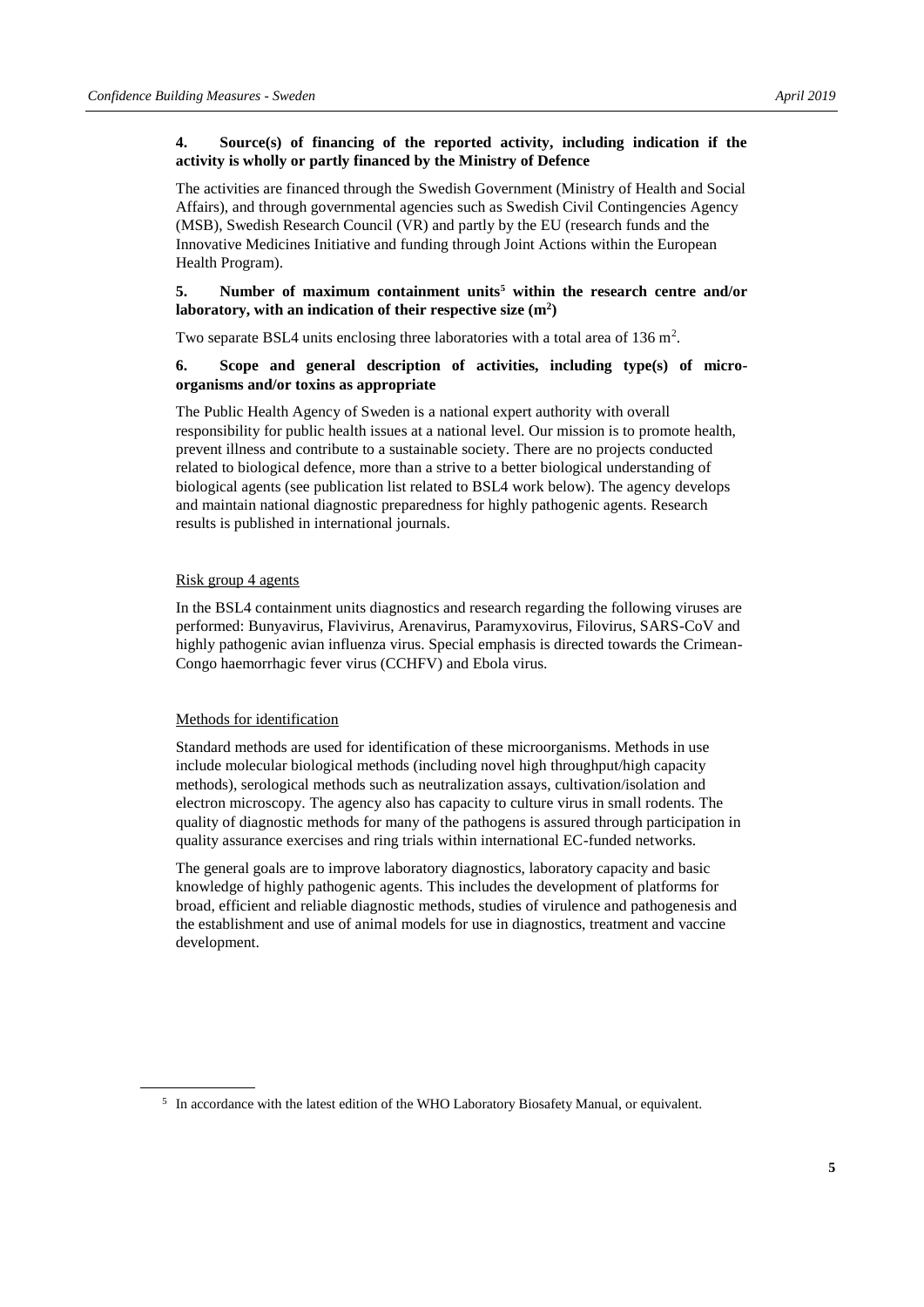Public Health Agency of Sweden: publications in 2017 related to high containment laboratory activities:

Brucella abortus: determination of survival times and evaluation of methods for detection in several matrices. Kaden R, Ferrari S, Jinnerot T, Lindberg M, Wahab T, Lavander M. BMC Infect Dis. 2018 Jun 5;18(1):259. doi: 10.1186/s12879-018-3134-5.

Development of nineteen Taqman real-time PCR assays for screening and detection of select highly pathogenic bacteria. Boskani T., Edvinsson B. and Wahab T. Infection Ecology & Epidemiology 2018, VOL. 00, 1553462 https://doi.org/10.1080/20008686.2018.1553462.

Phylogeographic analysis reveals multiple international transmission events have driven the global emergence of Escherichia coli O157:H7. Franz E, Rotariu O, Lopes BS, MacRae M, Bono JL, Laing C, Gannon V, Söderlund R, van Hoek AHAM, Friesema I, French NP, George T, Biggs PJ, Jaros P, Rivas M, Chinen I, Campos J, Jernberg C, Gobius K, Mellor GE, Chandry PS, Perez-Reche F, Forbes KJ, Strachan NJC. Clin Infect Dis. 2018 Oct 29.

Shiga Toxin-Producing Escherichia coli Infection in Jönköping County, Sweden: Occurrence and Molecular Characteristics in Correlation With Clinical Symptoms and Duration of stx Shedding. Bai X, Mernelius S, Jernberg C, Einemo IM, Monecke S, Ehricht R, Löfgren S, Matussek A. Front Cell Infect Microbiol. 2018 May 1:8.

Genetic sequencing for surveillance of drug resistance in tuberculosis in highly endemic countries: a multi-country population-based surveillance study. Zignol M, Cabibbe AM, Dean AS, Glaziou P, Alikhanova N, Ama C, Andres S, Barbova A, Borbe-Reyes A, Chin DP, Cirillo DM, Colvin C, Dadu A, Dreyer A, Driesen M, Gilpin C, Hasan R, Hasan Z, Hoffner S, Hussain A, Ismail N, Kamal SMM, Khanzada FM, Kimerling M, Kohl TA, Mansjö M, Miotto P, Mukadi YD, Mvusi L, Niemann S, Omar SV, Rigouts L, Schito M, Sela I, Seyfaddinova M, Skenders G, Skrahina A, Tahseen S, Wells WA, Zhurilo A, Weyer K, Floyd K, Raviglione MC. Lancet Infect Dis. 2018 Jun 18(6):675-683.

The Epidemiological Significance and Temporal Stability of Mycobacterial Interspersed Repetitive Units-Variable Number of Tandem Repeats-Based Method Applied to Mycobacterium tuberculosis in China. Li Y, Hu Y, Mansjö M, Zhao Q, Jiang W, Ghebremichael S, Hoffner S, Xu B. Int J Environ Res Public Health. 2018 Apr 17:15(4).

Distribution of plasma concentrations of first-line anti-TB drugs and individual MICs: a prospective cohort study in a low endemic setting. Niward K, Davies Forsman L, Bruchfeld J, Chryssanthou E, Carlström O, Alomari T, Carlsson B, Pohanka A, Mansjö M, Jonsson J, Nordvall M, Johansson AG, Eliasson E, Werngren J, Paues J, Simonsson USH, Schön T. J Antimicrob Chemother. 2018 Oct 1:73(10):2838-2845.

Plasma concentrations of second-line antituberculosis drugs in relation to minimum inhibitory concentrations in multidrug-resistant tuberculosis patients in China: a study protocol of a prospective observational cohort study. Davies Forsman L, Niward K, Hu Y, Zheng R, Zheng X, Ke R, Cai W, Hong C, Li Y, Gao Y, Werngren J, Paues J, Kuhlin J, Simonsson USH, Eliasson E, Alffenaar JW, Mansjö M, Hoffner S, Xu B, Schön T, Bruchfeld J. BMJ Open. 2018 Oct 4:8(9):e023899.

Trends and differences in tuberculosis incidences and clustering among natives in Denmark, Sweden and Finland: comparison of native incidences and molecular epidemiology among three low-incidence countries. Pedersen MK, Lillebaek T, Andersen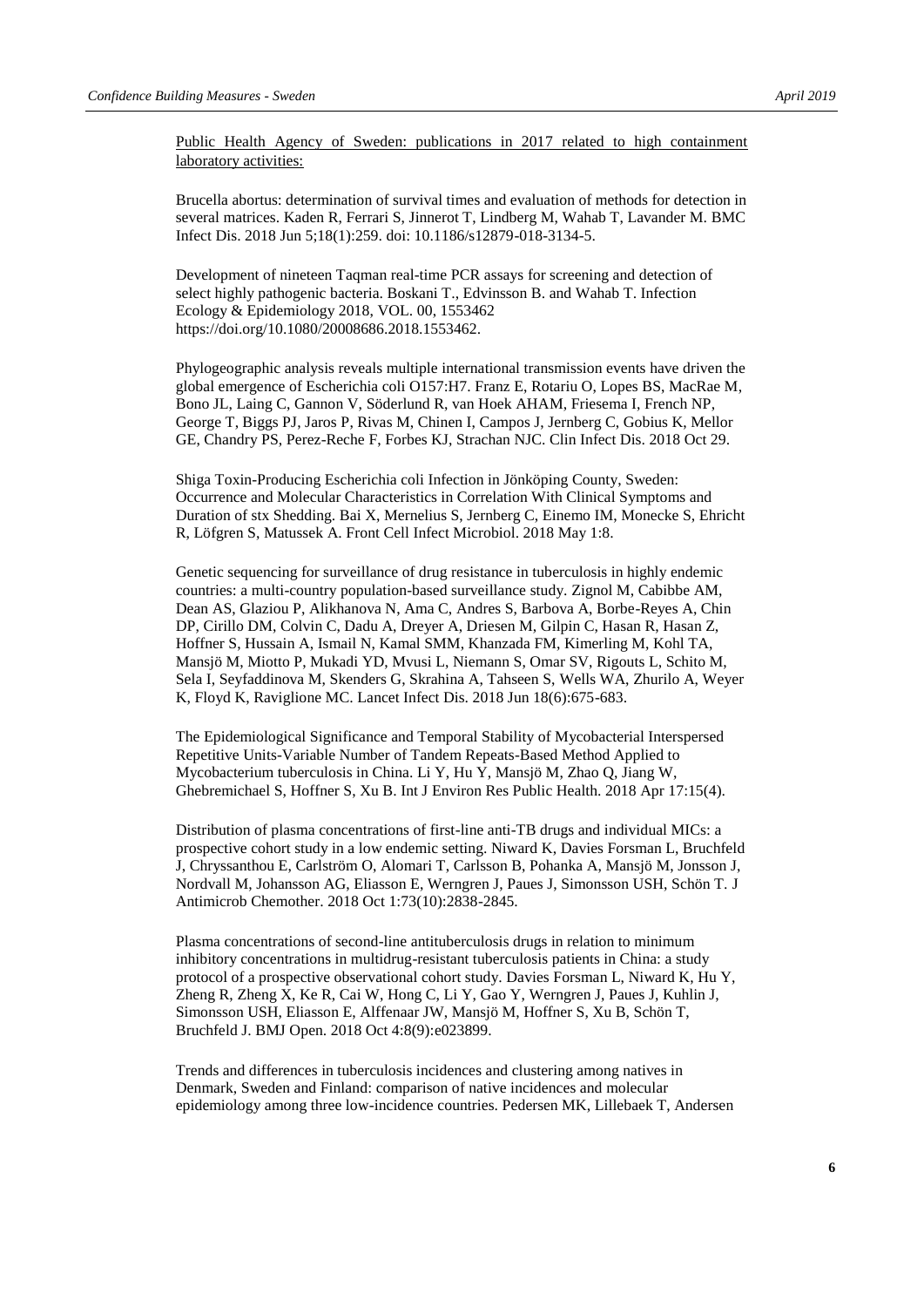AB, Soini H, Haanperä M, Groenheit R, Jonsson J, Svensson E. Clin Microbiol Infect. 2018 Jul 24(7):717-723.

A cluster of multidrug-resistant Mycobacterium tuberculosis among patients arriving in Europe from the Horn of Africa: a molecular epidemiological study. Walker TM, Merker M, Knoblauch AM, Helbling P, Schoch OD, van der Werf MJ, Kranzer K, Fiebig L, Kröger S, Haas W, Hoffmann H, Indra A, Egli A, Cirillo DM, Robert J, Rogers TR, Groenheit R, Mengshoel AT, Mathys V, Haanperä M, Soolingen DV, Niemann S, Böttger EC, Keller PM; MDR-TB Cluster Consortium. Lancet Infect Dis. 2018 Apr 18(4):431-440.

Screening of migrants for tuberculosis identifies patients with multidrug-resistant tuberculosis but is not sufficient. Helbling P, Kröger S, Haas W, Brusin S, Cirillo DM, Groenheit R, Guthmann JP, Soini H, Hendrickx D, van der Werf MJ. Clin Microbiol Infect. 2018 Aug 24(8):918-919.

Time-and-motion tool for the assessment of working time in tuberculosis laboratories: a multicentre study. Mathys V, Roycroft E, Raftery P, Groenheit R, Folkvardsen DB, Homorodean D, Vasiliauskiene E, Vasiliauskaite L, Kodmon C, van der Werf MJ, Drobniewski F, Nikolayevskyy V. Int J Tuberc Lung Dis. 2018 Apr 1;22(4):444-451.

Cross-border outbreak of extensively drug-resistant tuberculosis linked to a university in Romania. Popovici O, Monk P, Chemtob D, Chiotan D, Freidlin PJ, Groenheit R, Haanperä M, Homorodean D, Mansjö M, Robinson E, Rorman E, Smith G, Soini H, Van Der Werf MJ. Epidemiol Infect. 2018 May 146(7):824-831.

Minimum inhibitory concentrations of fluoroquinolones and pyrazinamide susceptibility correlate to clinical improvement in MDR-TB patients - a nationwide Swedish cohort study over two decades. Davies Forsman L, Jonsson J, Wagrell C, Werngren J, Mansjö M, Wijkander M, Groenheit R, Hammar U, Giske CG, Schön T, Bruchfeld J. Clin Infect Dis. 2018 Dec 18. doi: 10.1093/cid/ciy1068.

Imported leishmaniasis in Sweden 1993-2016. Söbirk SK, Inghammar M, Collin M and Davidsson L. Epidemiology and Infection. 2018. 1-8. [https://doi.org/10.1017/S0950268818001309.](https://doi.org/10.1017/S0950268818001309)

[The DEVD motif of Crimean-Congo hemorrhagic fever virus nucleoprotein is essential for](https://www-ncbi-nlm-nih-gov.proxy.kib.ki.se/pubmed/30482897)  [viral replication in tick cells.](https://www-ncbi-nlm-nih-gov.proxy.kib.ki.se/pubmed/30482897) Salata C, Monteil V, Karlberg H, Celestino M, Devignot S, Leijon M, Bell-Sakyi L, Bergeron É, Weber F, Mirazimi A. Emerg Microbes Infect. 2018 Nov 28;7(1):190. doi: 10.1038/s41426-018-0192-0.

[Overexpression of the nucleocapsid protein of Middle East respiratory syndrome](https://www-ncbi-nlm-nih-gov.proxy.kib.ki.se/pubmed/30242057)  [coronavirus up-regulates CXCL10.](https://www-ncbi-nlm-nih-gov.proxy.kib.ki.se/pubmed/30242057) Aboagye JO, Yew CW, Ng OW, Monteil VM, Mirazimi A, Tan YJ. Biosci Rep. 2018 Oct 17;38(5). pii: BSR20181059. doi: 10.1042/BSR20181059.

[The European Virus Archive goes global: A growing resource for research.](https://www-ncbi-nlm-nih-gov.proxy.kib.ki.se/pubmed/30059721) Romette JL, Prat CM, Gould EA, de Lamballerie X, Charrel R, Coutard B, Fooks AR, Bardsley M, Carroll M, Drosten C, Drexler JF, Günther S, Klempa B, Pinschewer D, Klimkait T, Avsic-Zupanc T, Capobianchi MR, Dicaro A, Ippolito G, Nitsche A, Koopmans M, Reusken C, Gorbalenya A, Raoul H, Bourhy H, Mettenleiter T, Reiche S, Batten C, Sabeta C, Paweska JT, Eropkin M, Zverev V, Hu Z, Mac Cullough S, Mirazimi A, Pradel F, Lieutaud P. Antiviral Res. 2018 Oct;158:127-134. doi: 10.1016/j.antiviral.2018.07.017.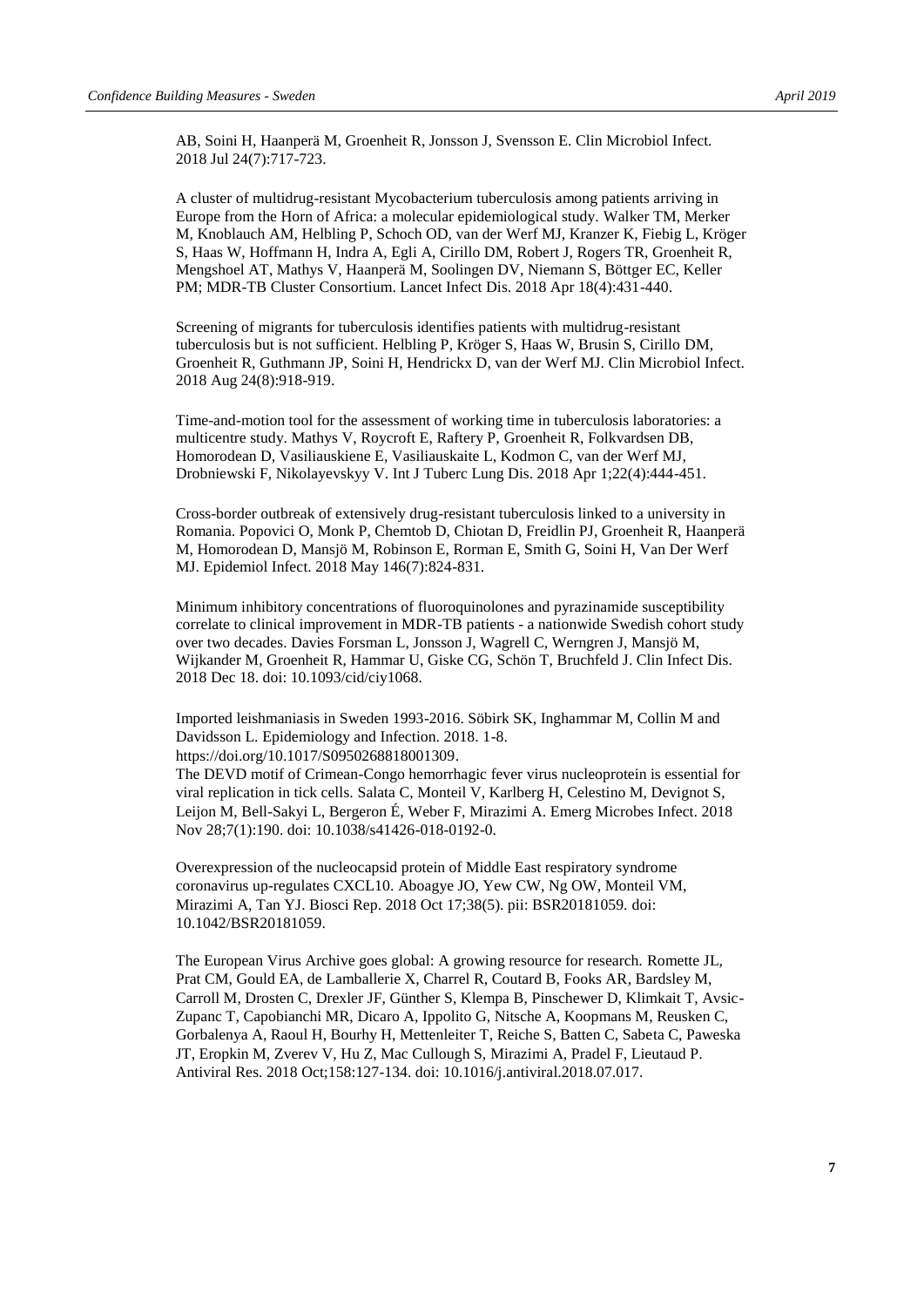[Epitope-mapping of the glycoprotein from Crimean-Congo hemorrhagic fever virus using a](https://www-ncbi-nlm-nih-gov.proxy.kib.ki.se/pubmed/29985929)  [microarray approach.](https://www-ncbi-nlm-nih-gov.proxy.kib.ki.se/pubmed/29985929) Fritzen A, Risinger C, Korukluoglu G, Christova I, Corli Hitzeroth A, Viljoen N, Burt FJ, Mirazimi A, Blixt O. PLoS Negl Trop Dis. 2018 Jul 9;12(7):e0006598. doi: 10.1371/journal.pntd.0006598. eCollection 2018 Jul.

[Second International Conference on Crimean-Congo Hemorrhagic Fever.](https://www-ncbi-nlm-nih-gov.proxy.kib.ki.se/pubmed/29199036) Spengler JR, Bente DA, Bray M, Burt F, Hewson R, Korukluoglu G, Mirazimi A, Weber F, Papa A. Antiviral Res. 2018 Feb;150:137-147. doi: 10.1016/j.antiviral.2017.11.019.

[Evaluation of a rapid and sensitive RT-qPCR assay for the detection of Ebola Virus.](https://www-ncbi-nlm-nih-gov.proxy.kib.ki.se/pubmed/29170019) Biava M, Colavita F, Marzorati A, Russo D, Pirola D, Cocci A, Petrocelli A, Delli Guanti M, Cataldi G, Kamara TA, Kamara AS, Konneh K, Cannas A, Coen S, Quartu S, Meschi S, Valli MB, Mazzarelli A, Venditti C, Grassi G, Rozera G, Castilletti C, Mirazimi A, Capobianchi MR, Ippolito G, Miccio R, Di Caro A. J Virol Methods. 2018 Feb;252:70-74. doi: 10.1016/j.jviromet.2017.11.009..

[EBOLA Ag K-SeT rapid test: field evaluation in Sierra Leone.](https://www-ncbi-nlm-nih-gov.proxy.kib.ki.se/pubmed/29107122) Colavita F, Biava M, Mertens P, Gilleman Q, Borlon C, Delli Guanti M, Petrocelli A, Cataldi G, Kamara AT, Kamara SA, Konneh K, Vincenti D, Castilletti C, Abdurahman S, Mirazimi A, Capobianchi MR, Ippolito G, Miccio R, Di Caro A. Clin Microbiol Infect. 2018 Jun;24(6):653-657. doi: 10.1016/j.cmi.2017.10.019. .

#### **Form A, part 2 (i)**

#### **National biological defence research and development programmes Declaration**

**Are there any national programmes to conduct biological defence research and development within the territory of the State Party, under its jurisdiction or control anywhere? Activities of such programmes would include prophylaxis, studies on pathogenicity and virulence, diagnostic techniques, aerobiology, detection, treatment, toxinology, physical protection, decontamination and other related research.**

#### Yes

**If the answer is Yes, complete Form A, part 2 (ii) which will provide a description of each programme.**

**Form A, part 2 (ii)**

#### **National biological defence research and development programmes**

#### **Description**

**1. State the objectives and funding of each programme and summarize the principal research and development activities conducted in the programme. Areas to be addressed shall include: prophylaxis, studies on pathogenicity and virulence,**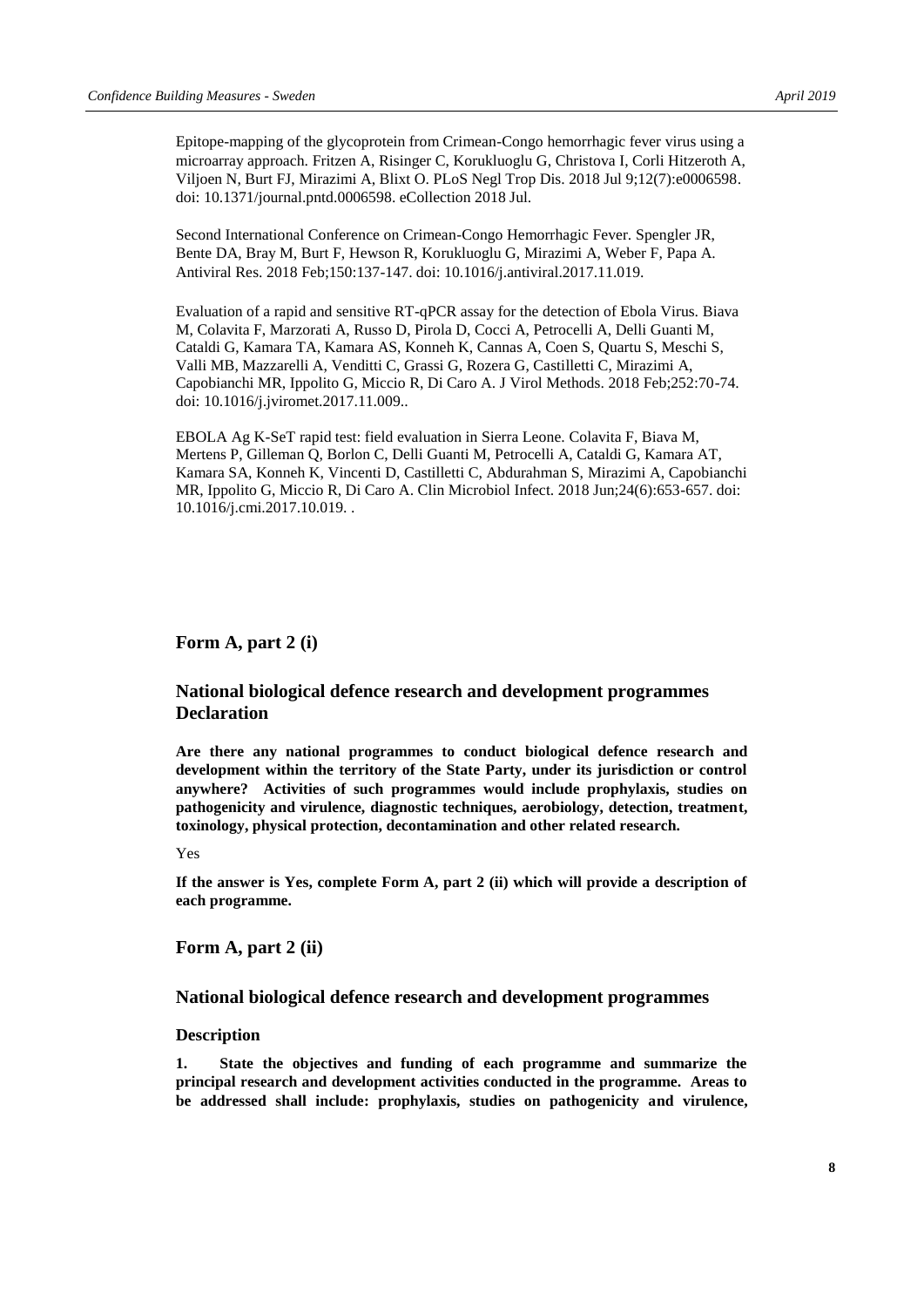#### **diagnostic techniques, aerobiology, detection, treatment, toxinology, physical protection, decontamination and other related research.**

Methods are developed for detection, identification and analysis of bacteria, viruses and toxins, and for prediction and management of consequences of potential biologic agent release. Field trial capacity for outdoor biological detection is established in order to successfully evaluate B-detection instruments using BW-simulants and occasionally to train military personnel in using biodetection equipment.

More specifically:

#### **Analysis of biological agents and toxins**

The R&D activities focus on development of sampling, preparation of mixed CBRN samples, and rapid identification methods for biothreat agents. The analysis methods are based primarily on different types of DNA and RNA methods, and to some extent on immunological methods. In addition, volatile organic compound (VOCs) signatures are under evaluation for rapid identification of bacteria.

Also high-resolution genomic forensic analysis of biothreat pathogenic agents for verification purposes is performed. In this context, statistical frameworks for calculation of evidence values for attribution purposes are developed. The scientific research focuses on understanding the movement of pathogens and associated diseases through a population and geography (epidemiology), and the changes associated with the propagation of pathogens over time (evolution). The toxin analysis research involves development of sensitive methods for toxin preparation and mass spectrometry detection of protein toxins as ricin and Botulinum neurotoxins. In addition, chemical analytical methods for paralytic shellfish toxins are developed, with an emphasis on forensic methods.

These activities are funded by the Ministry of Defence (9.8 MSEK), the Ministry of Foreign Affairs (4.7 MSEK), the Swedish Civil Contingencies Agency (8.6 MSEK), the US Defence Threat Reduction Agency, DTRA (2.0 MSEK), and the European Commission (0.5 MSEK).

#### **Detection of B-agents**

Here the objective is to discover the presence of health threatening levels of B substances in the air (Alerting), before they have negative impact on mission effectiveness, and provide timely information which will permit forces to adopt an appropriate level of individual and collective protection (Warning). The need for close to real-time, automatic measurements excludes the requirement for characterisation of the hazard substances.

The research in the area has been focused on Laser Induced Fluorescence spectroscopy (LIF), Laser Induced Breakdown Spectroscopy (LIBS). The combined LIF + LIBS system is used to measure spectral signatures from different biological aerosol (Simili substances) and interferents. Different data extraction/classification algorithms are thereafter evaluated. Test and evaluation facilities are developed in order to continuously evaluate the different steps of the biodetector development and also to be able to evaluate commercial biodetectors.

Together with the Swedish Armed Forces National CBRN Defence Centre, we have access to a specific outdoor facility suitable for large scale field trials. In this facility bioaerosols of simulant agents can be studied under field conditions. However, during 2018, no such biological field trial was performed.

The B-detection activities are mainly funded by the Ministry of Defence (2.0 MSEK).

#### **Environmental fate of potential biological warfare agents**

This project investigates the properties of potential biological warfare agents with relevance for persistence in the environment, potential further dispersal and potential maintenance of virulence. Virulence properties are evaluated in cell and animal infection models. The objective is to increase the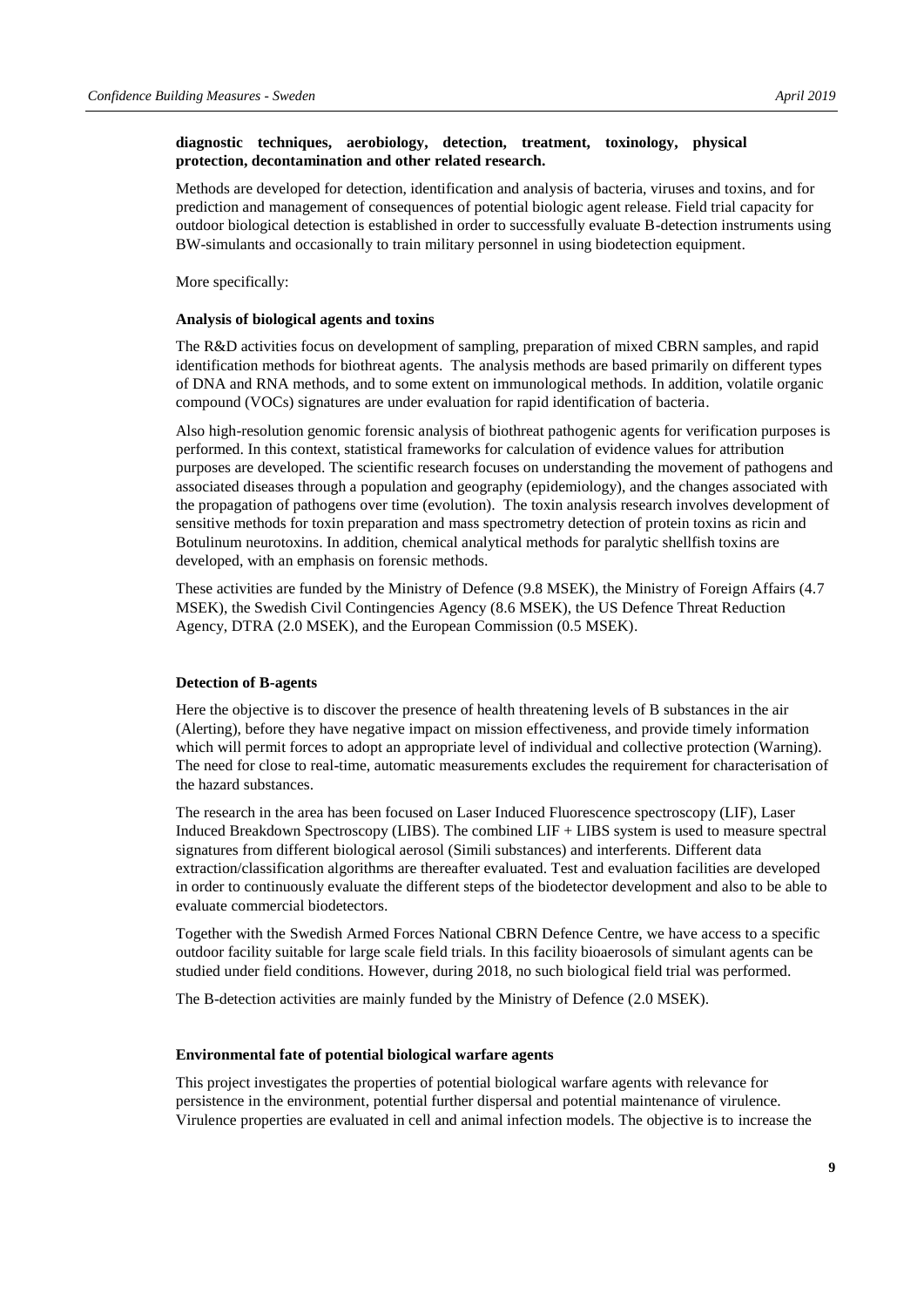understanding of the environmental fate of the organism after, for instance, a deliberate or accidental release of the pathogen in a specific milieu. Such knowledge will in turn provide a basis for related threat and risk assessments for civilian preparedness including decontamination issues.

These activities are funded by the Ministry of Defence (7.0 MSEK), the US Defence Threat Reduction Agency, DTRA (1.2 MSEK), the Swedish Civil Contingencies Agency (3.7 MSEK), and the Ministry of Foreign Affairs (1.1 MSEK).

#### 2. **State the total funding for each programme and its source.**

The funding for each programme is specified under #1.

| Total funding:                       | 40.6 MSEK       |
|--------------------------------------|-----------------|
| Ministry of Defence                  | $(18.8$ MSEK)   |
| - Swedish Civil Contingencies Agency | $(12.3$ MSEK)   |
| <b>DTRA</b>                          | $(3.2$ MSEK $)$ |
| Ministry of Foreign Affairs          | $(5.8$ MSEK $)$ |
| European Commission/EDA              | $(0.5$ MSEK $)$ |

**3. Are aspects of these programmes conducted under contract with industry, academic institutions, or in other non-defence facilities?**

No

**4. If yes, what proportion of the total funds for each programme is expended in these contracted or other facilities?**

**5. Summarize the objectives and research areas of each programme performed by contractors and in other facilities with the funds identified under paragraph 4.**

**The objective of the contracted activities is to provide expertise in the research area epidemiology and evolution described under #1.** 

**6. Provide a diagram of the organizational structure of each programme and the reporting relationships (include individual facilities participating in the programme).**

Swedish Defence Research Agency (FOI) Div. of CBRN Defence and Security:

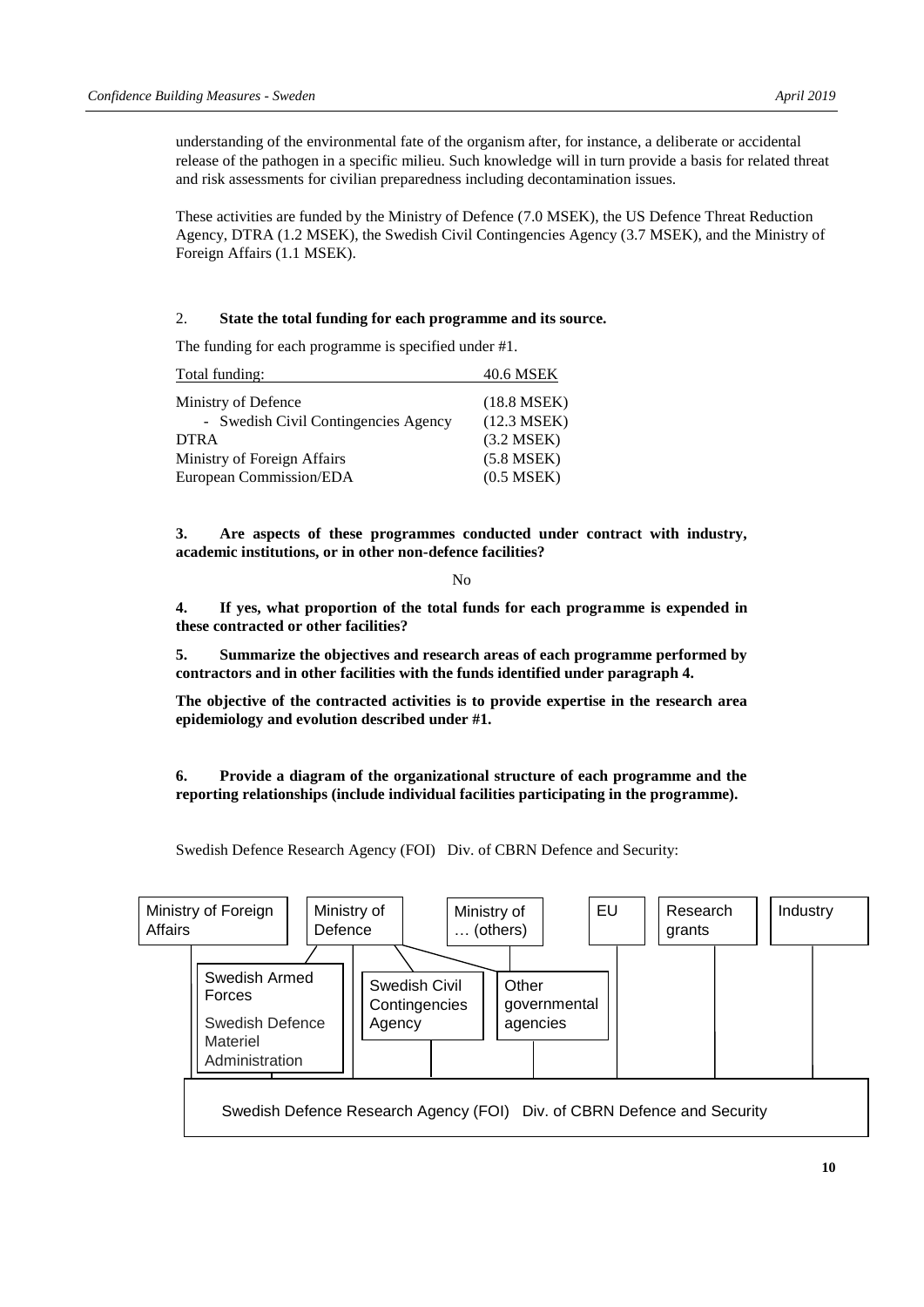**7. Provide a declaration in accordance with Form A, part 2 (iii) for each facility, both governmental and non-governmental, which has a substantial proportion of its resources devoted to each national biological defence research and development programme, within the territory of the reporting State, or under its jurisdiction or control anywhere.**

**Form A, part 2 (iii)**

#### **National biological defence research and development programmes**

**Facility 1:** The Swedish Defence Research Agency (FOI)

#### 1. **What is the name of the facility?**

Swedish Defence Research Agency (FOI), Division of CBRN Defence and Security

#### 2. **Where is it located (include both address and geographical location)?**

Cementvägen 20, SE-901 82 UMEÅ, Sweden

#### 3. **Floor area of laboratory areas by containment level:**

BSL2 515 (sqM) BSL3 74 (sqM) BSL4 0 (sqM) Total laboratory floor area 589 (sqM)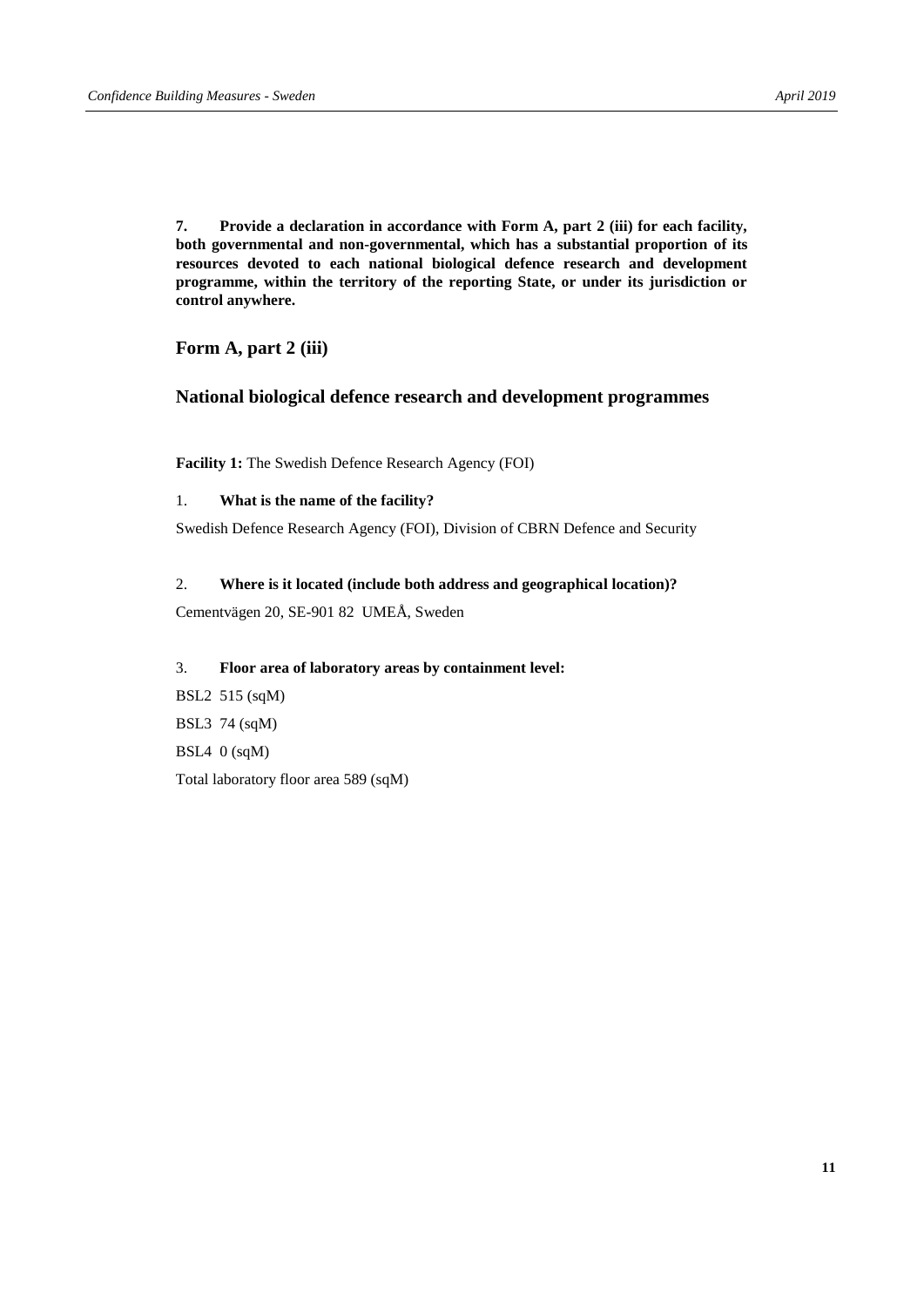#### **4. The organizational structure of each facility.**

Organisational Structure of FOI

(Departments contributing to the Biological Defence Programme are shown in grey)



<https://foi.se/en/about-foi/organization.html>

| (i)   | Total number of personnel                      | 34            |
|-------|------------------------------------------------|---------------|
| (ii)  | Division of personnel:                         |               |
|       | Military                                       | $\theta$      |
|       | Civilian                                       | 34            |
| (iii) | Division of (permanent) personnel by category: |               |
|       | <b>Scientists</b>                              | 23            |
|       | Engineers                                      | 7             |
|       | Technicians                                    | $\mathcal{L}$ |
|       | Administrative and support staff               | 2             |

#### (iv) **List the scientific disciplines represented in the scientific/engineering staff.**

Physics, analytical chemistry, chemistry, biophysical chemistry, bacteriology, virology, genetics, immunology, medicine, microbiology, biochemistry, molecular biology, ecology, forensic science, bioinformatics, toxicology, veterinary medicine, and mathematics.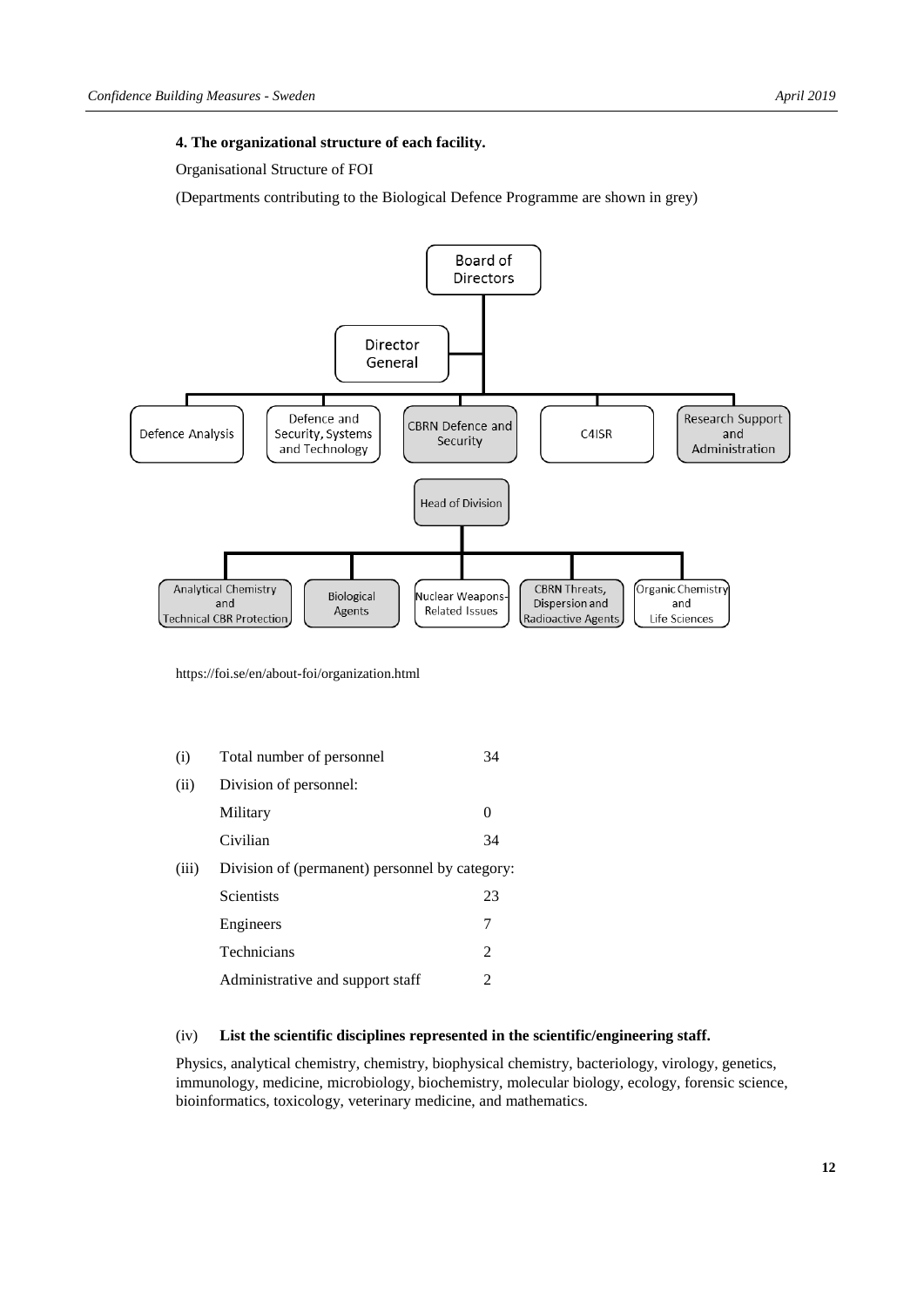#### (v) **Are contractor staff working in the facility? If so, provide an approximate number**.

Yes, a limited number of contractor staff carries out building and maintenance work.

#### (vi) **What is (are) the source(s) of funding for the work conducted in the facility, including indication if activity is wholly or partly financed by the Ministry of Defence?**

FOI CBRN Defence and Security receives funding from the Ministry of Defence, the Swedish Defence Materiel Administration, the Swedish Civil Contingencies Agency, the Ministry of Foreign Affairs, the European Union, research grants and from commercial companies.

#### (vii) **What are the funding levels for the following programme areas:**

| Research            | 40% |
|---------------------|-----|
| Development         | 40% |
| Test and evaluation | 20% |

#### (viii) **Briefly describe the publication policy of the facility:**

The recommendation for publication at the Swedish Defence Research Agency, is to publish results of biological research in international peer review journals. Some results are published as publicly available FOI-reports. Reprints of scientific papers and FOI-reports can be requested from: Swedish Defence Research Agency, SE-901 82 Umeå, Sweden.

#### (ix) **Provide a list of publicly-available papers and reports resulting from the work published during the previous 12 months. (To include authors, titles and full references.)**

Quantification and kinetics of viral RNA transcripts produced in Orthohantavirus infected cells; Jonas Näslund, Göran Bucht, Julia Wigren Byström, Fredrik Trulsson, Magnus Evander, Olivia Wesula Lwande, Clas Ahlm; Virology Journal, vol 15, nummer 18, 2018; FOI-S--5823—SE

Validation guidelines for PCR workflows in bioterrorism preparedness, food safety and forensics; Emelie Näslund Salomonsson, Johannes Hedström, Moa Lavander, Tomas Jinnerot, Lina Boiso, Bertil Magnusson och Peter Rådström; Accreditation and Quality Assurance, Springer Link, vol DOI, [https://doi.org/10.1007/s00769-](https://doi.org/10.1007/s00769-018-1319-7(012) [018-1319-7\(012,](https://doi.org/10.1007/s00769-018-1319-7(012) 2018; FOI-S--5947—SE

Accounting for bacterial overlap between raw water communities and contaminating sources improves the accuracy of signature-based microbial source tracking; Stina Bäckman, Anna Macellaro, Petter Lindgren, Per Stenberg, Andreas Sjödin, Mats Forsman, Jon Ahlinder, Moa Hägglund, Emmy Borgmästars, Karin Jacobsson, Rikard Dryselius; Frontiers in Microbiology, vol 9, nummer 2364, oktober 2018; FOI-S--5967—SE

Predators and nutrient availability favor protozoa-resisting bacteria in aquatic system Agneta Andersson, Jon Ahlinder, Peter Mathisen, Moa Hägglund, Stina Bäckman, Elin Nilsson, Andreas Sjödin, Johanna Thelaus. Scientific reports 8 (1). 8415, 2018.<https://doi.org/10.1038/s41598-018-26422-4>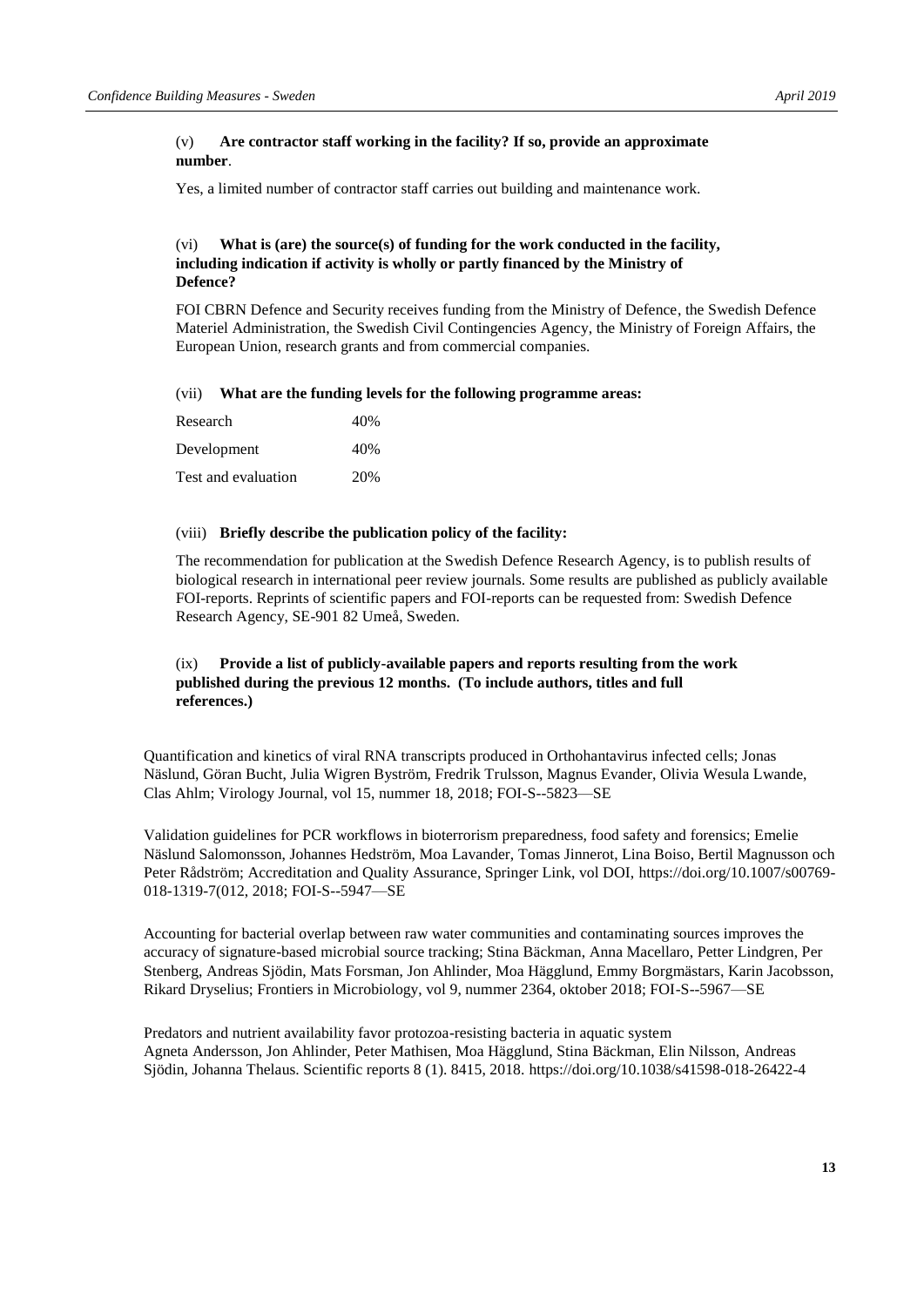A New Species of the the y-Proteobacterium *Francisella, F. adeliensis* Sp. Nov., Endocytobiont in an Antarctic Marine Ciliate and Potential Evolutionary Forerunner of Pathogenic Species; Andreas Sjödin, Johanna Thelaus, Caroline Öhrman, Elin Nilsson, Adriana Vallesi, Dezemona Petrelli, Pierangelo Luporini, Anna Rita Taddei, Graziano Di Giuseppe, Gabriel Gutiérrez, Eduardo Villalobo; Microbial Ecology, 2018; FOI-S--5997—SE

*Galleria mellonella* Reveals Niche Differences Between Highly Pathogenic and Closely Related Strains of *Francisella* spp. Johanna Thelaus, Eva Lundmark, Petter Lindgren, Andreas Sjödin and Mats Forsman. Frontiers in Cellular and Infection Microbiology 8. 188, 2018

Administration of ferroussulfate drops has significant effects on the gut microbiota ofiron-sufficient infants: arandomised controlled study; Andreas Sjödin, Kotryna Simonyté Sjödin, Magnus Domellöf, Carina Lagerqvist, Olle Hernell, Bo Lönnerdal,Ewa A Szymlek-Gay, Christina E West,Torbjörn Lind; Gut Month, 2018; FOI-S--5998—SE

Microbial community response to growing season and plant nutrient optimisation in a boreal Norway spruce forest; Julia C Haas, Nathanael R Street, Andreas Sjödin, Natuschka M Lee, Mona N Högberg, Torgny Näsholm, Vaughan Hurry; Soil Biology and Biochemistry, vol 125, 2018; FOI-S--5999—SE

Biaconda sustainable and comprehensive software distribution for the life sciences; Andreas Sjödin, Björn Grüning, Ryan Dale, Brad A Chapman,Jillian Rowe, Christopher H Tomkins-Tinch,Renan Valieris, Johannes Köster, The Bioconda Team; Nature Methods, vol 15, 2018; FOI-S--6001—SE

Temporal and long-term gut microbiota variation in allergic disease A prospective study from infancy to school age; Andreas Sjödin, Simonyté Sjödin, Hammarström ML, Rydén, Hernell O, Engstrand L, West CE; Experimental Allergy and Immunology, 2018; FOI-S--6002—SE

Reassessing the Role of Type II Toxin-Antitoxin Systems in Formation of *Escherichia coli* Type II Persister Cells; Sjödin A, Goormaghtigh F, Fraikin N, Putrinš M, Hallaert T, Hauryliuk V, Garcia-Pino A, Kasvandik S, Udekwu K, Tenson T, Kaldalu N, Van Melderen L; mBio, vol 9, nummer 3, juni 2018; FOI-S--6003—SE

Experimental Infection and Transmission Competence of Sindbis Virus in Culex torrentium and Culex pipiens Mosquitoes from Northern Sweden; Näslund J, Lundmark E, Bucht G, Wesula Lwande O, Ahlm K, Ahlm C, Evander M; Vector-Borne and Zoonotic Diseases, 2018; FOI-S--6006—SE

Accounting for Bacterial Overlap Between Raw Water Communities and Contaminating Sources Improves the Accuracy of Signature-Based Microbial Source Tracking; M Hägglund, S Bäckman, P Lindgren, P Stenberg, A Sjödin, M Forsman, J Ahlinder, E Borgmästars, K Jacobsson, R Dryselius,; Frontiers in Microbiology, vol 9, 2018; FOI-S--6009—SE

Phylogeographic distribution of human and hare *Francisella tularensis* subsp. *holarctica* strains in the Netherlands and its pathology in European brown hares (Lepus europaeus); Myrtennäs K, Granberg M, Forsman M, Koene M, Rijks J, Maas M, Ruuls R, Engelsma M, van Tulden P, Kik M, Jzer J, Notermans D, de Vries M, Fanoi E, Pijnacker R, Spierenburg M, Bavelaar H, Berkhout H, Sankatsing S, Diepersloot R, Roest HJ Gröne A; Frontiers in Microbiology, vol 12, 2018; FOI-S--6010--SE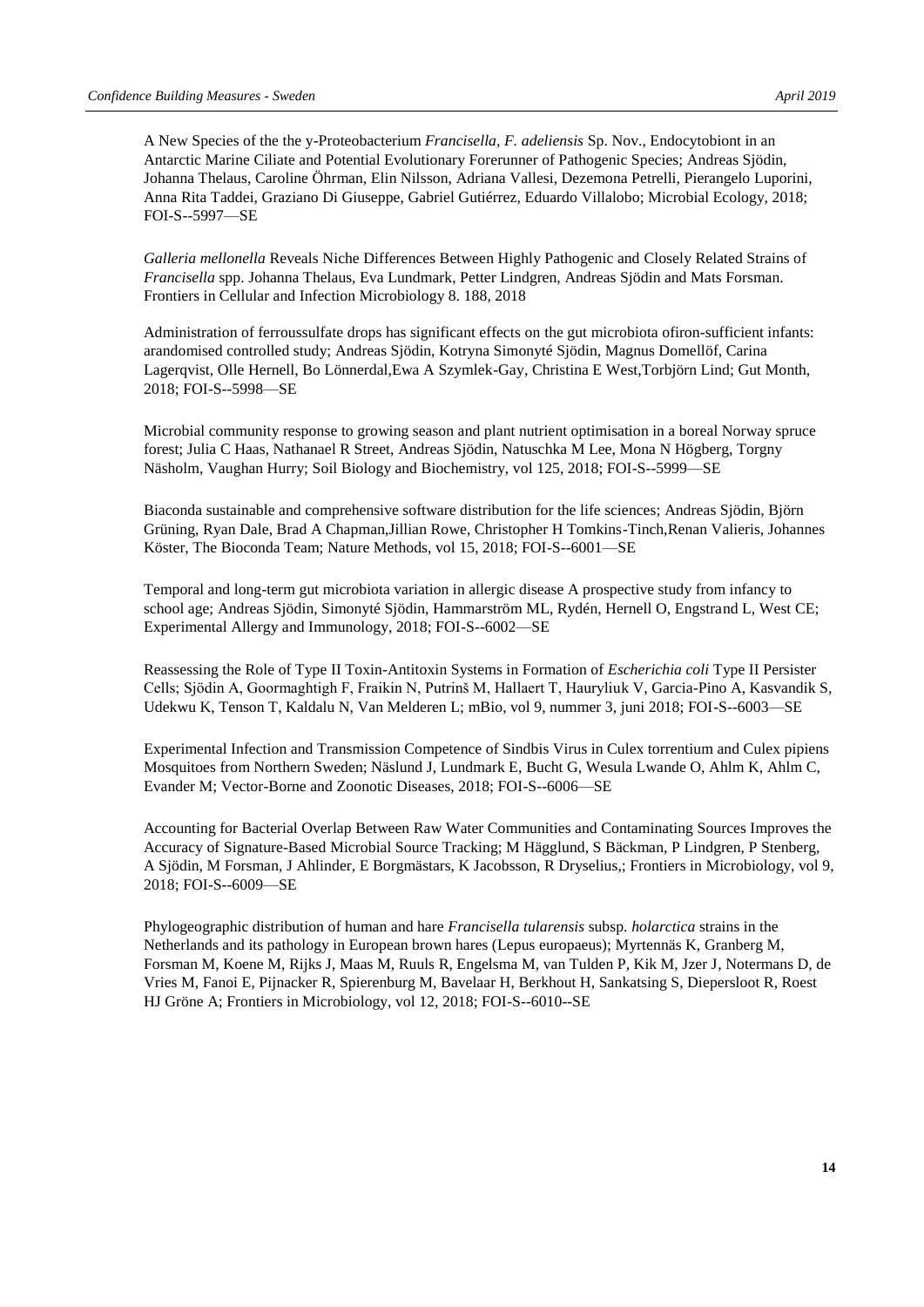#### **5. Briefly describe the biological defence work carried out at the facility, including type(s) of micro-organisms<sup>6</sup> and/or toxins studied, as well as outdoor studies of biological aerosols.**

FOI CBRN Defence and Security provides expert knowledge of biological and toxic agents which is highly relevant to the performance of the Swedish Armed Forces (SAF), the Ministry for Foreign Affairs and to the civilian community. The division pursues development of rapid molecular identification tools for the Swedish Armed Forces and civil preparedness agencies. Related to this is also operational routines for the analysis of samples with mixed or unknown content of CBRN substances on commission of different branches of the Swedish police force. The division also provides high-resolution genomic forensic analysis of biothreat agents, for verification purposes, and maintains reference collections of biothreat agents and related strains and species, investigates the ecology, epidemiology and evolution of model pathogens. On occasion evaluation of novel therapeutics on behalf of external customers is performed. Other activities include detection of B-agents in order to discover the presence of health threatening levels of B substances, before they have negative impact on mission effectiveness and provide timely information which will permit forces to adopt an appropriate level of individual and collective protection. The institute is also building and maintaining competence in the area of biological risk and threat assessments for civilian preparedness.

<sup>6</sup> Including viruses and prions.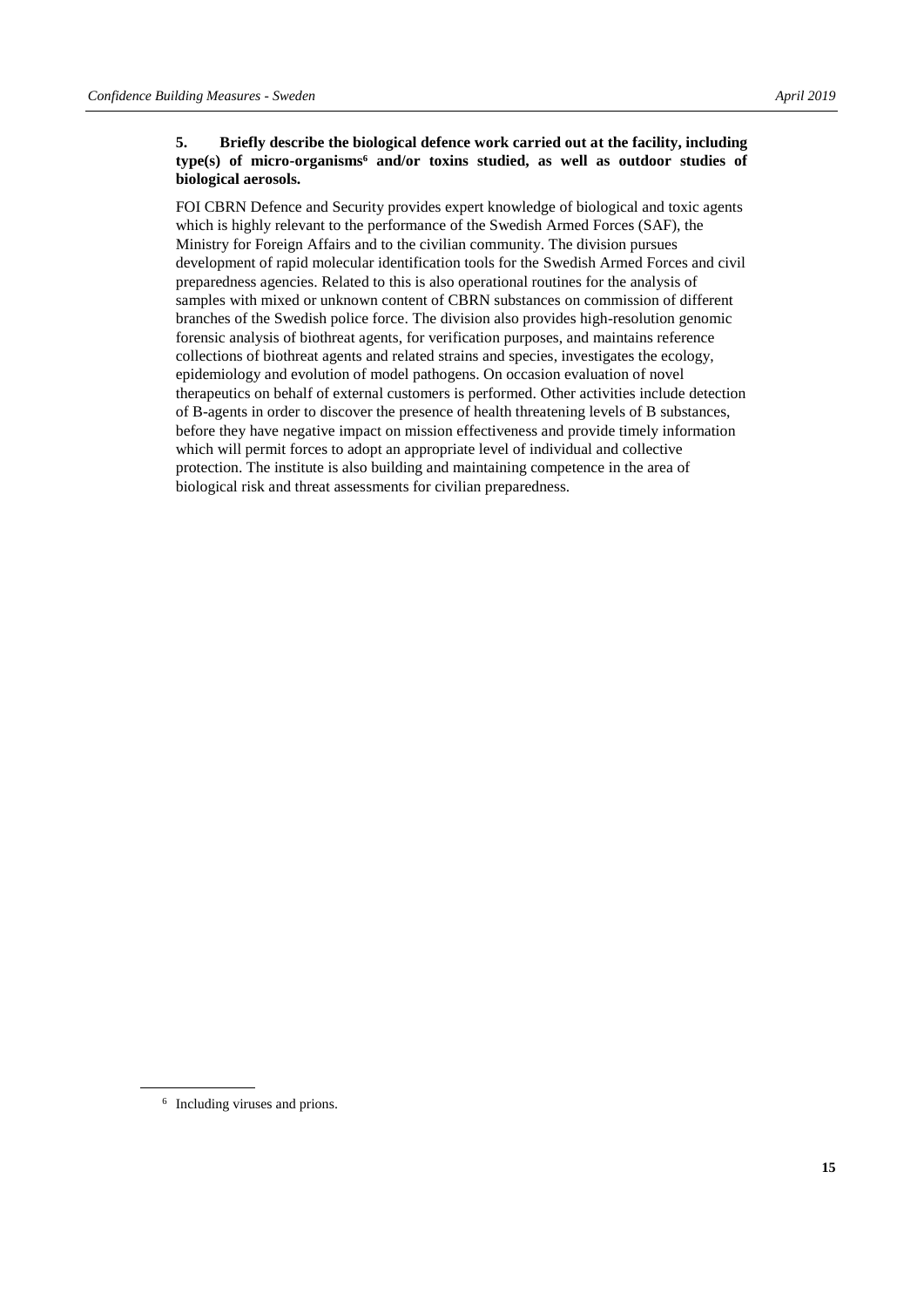#### **Facility 2:**

#### **1. What is the name of the facility?**

National Veterinary Institute (SVA)

#### **2. Where is it located (include both address and geographical location)?**

Ulls väg 2B, SE-751 89, UPPSALA, Sweden

| 3.              | Floor area of laboratory areas by containment level:                                                                                                                                                                                    |  |  |  |
|-----------------|-----------------------------------------------------------------------------------------------------------------------------------------------------------------------------------------------------------------------------------------|--|--|--|
| BL <sub>2</sub> | approx: $10.000$ (sqM)                                                                                                                                                                                                                  |  |  |  |
| BL <sub>3</sub> | approx: $457$ (sqM). Summary of the different<br>BL3 lab 1 and 2: 218 (sqM), BL3 lab 4 72<br>$(sqM)$ , High inf. Lab: 58,3 $(sqM)$ , EHEC lab:<br>36,6 (sqM), TSE-lab 72 (sqM). A glovebox is<br>also installed in one of the BL3 labs. |  |  |  |
|                 | Total laboratory floor area<br>$10\,457$ (sqM)                                                                                                                                                                                          |  |  |  |

#### **4. The organizational structure of each facility.**

| (i)                              | Total number of personnel                      | 352                |
|----------------------------------|------------------------------------------------|--------------------|
| (ii)                             | Division of personnel:                         |                    |
| Military                         |                                                | 0                  |
| Civilian                         |                                                | 352                |
| (iii)                            | Division of personnel (permanent) by category: |                    |
| <b>Scientists</b>                |                                                | 53                 |
| Engineers                        |                                                | 85 (veterinarians) |
| <b>Technicians</b>               |                                                | 77                 |
| Administrative and support staff |                                                | 137                |

#### **(iv) List the scientific disciplines represented in the scientific/engineering staff.**

Bacteriology, Epidemiology, Feed, Immunobiology, Parasitology, Pathology, Pharmacology, Statistics, Toxicology, and Virology.

All within the veterinary medicine area.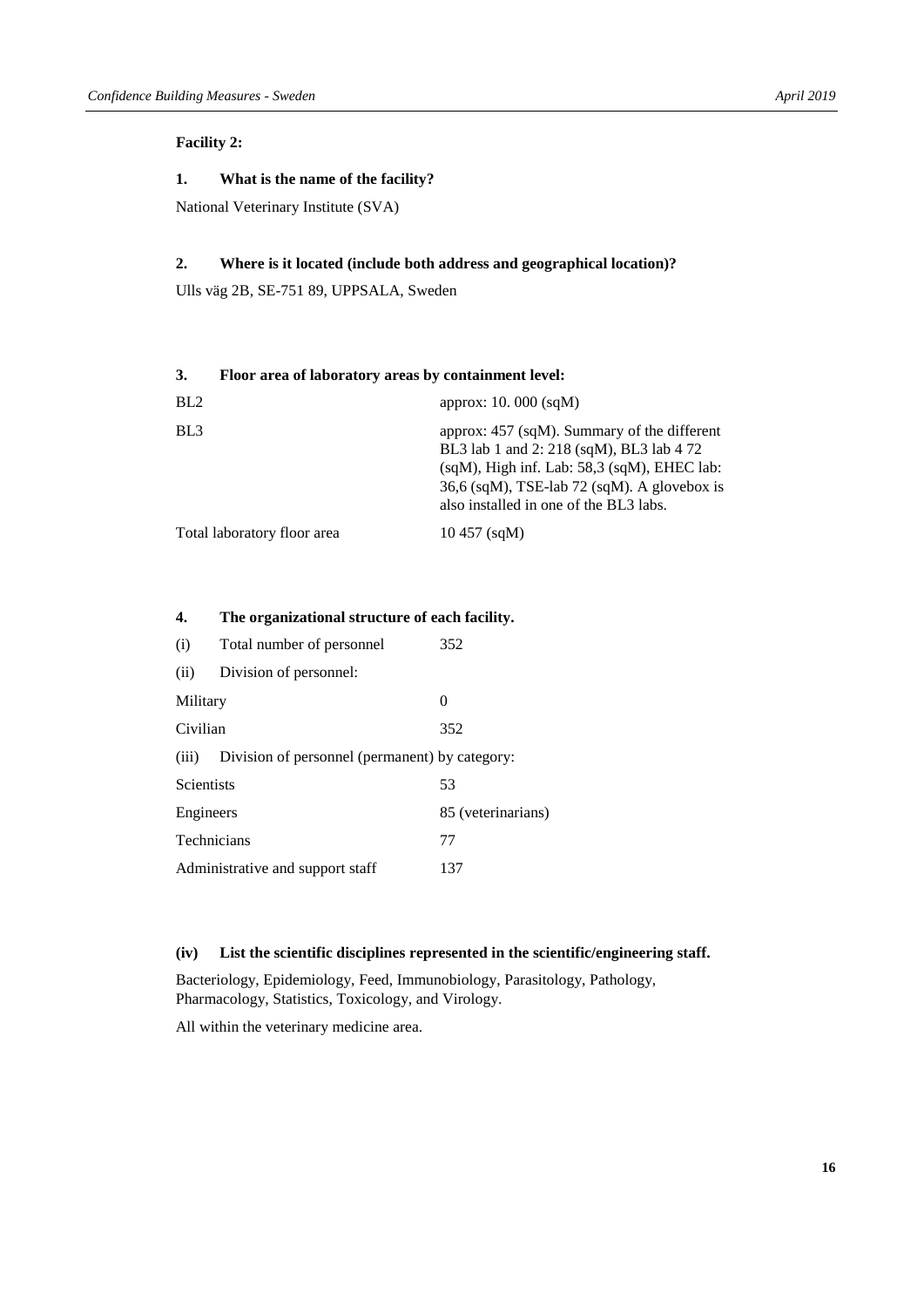No

#### **(vi) What is (are) the source(s) of funding for the work conducted in the facility, including indication if activity is wholly or partly financed by the Ministry of Defence?**

Mainly the Swedish Civil Contingencies Agency. However, since 2015 SVA has had a new mission concerning planning for civil defence. SVA has had partial funding from Ministry of Enterprise and Innovation. SVA obtained 16.7 million SEK for 2018 from the Swedish Civil Contingencies Agency for crisis management applications and 22 million SEK for 2018 from the Ministry of Enterprise and Innovation for civil defence applications.

#### **(vii) What are the funding levels for the following programme areas:**

| Research & Development | 63.9 million SEK |
|------------------------|------------------|
|                        |                  |

Test and evaluation

#### **(viii) Briefly describe the publication policy of the facility:**

Policies and press releases are coordinated by the department of communication. Submitting scientific publications or accepting invitations to give oral presentations in case there is a security concern are discussed internally.

#### **(ix) Provide a list of publicly-available papers and reports resulting from the work published during the previous 12 months. (To include authors, titles and full references.)**

The latest scientific publications from SVA can be found at:

<http://www.sva.se/forskning-och-utveckling/vetenskapliga-publikationer>

#### **4. Briefly describe the biological defence work carried out at the facility, including type(s) of micro-organisms<sup>7</sup> and/or toxins studied, as well as outdoor studies of biological aerosols.**

On-going biological research projects at SVA during 2018 can be found at:

#### <http://www.sva.se/en/Research/Researches/>

The Swedish Forum for Biopreparedness Diagnostics (FBD) performed during 2018 a pilot study and a civil-military exercise. FBD consists of four agencies; The Public Health Agency of Sweden, the National Food Agency, the Swedish Defence Research Agency and the National Veterinary Institute (SVA). These organization made the pilot study and the exercise together with the Swedish Armed Forces.

<sup>7</sup> Including viruses and prions.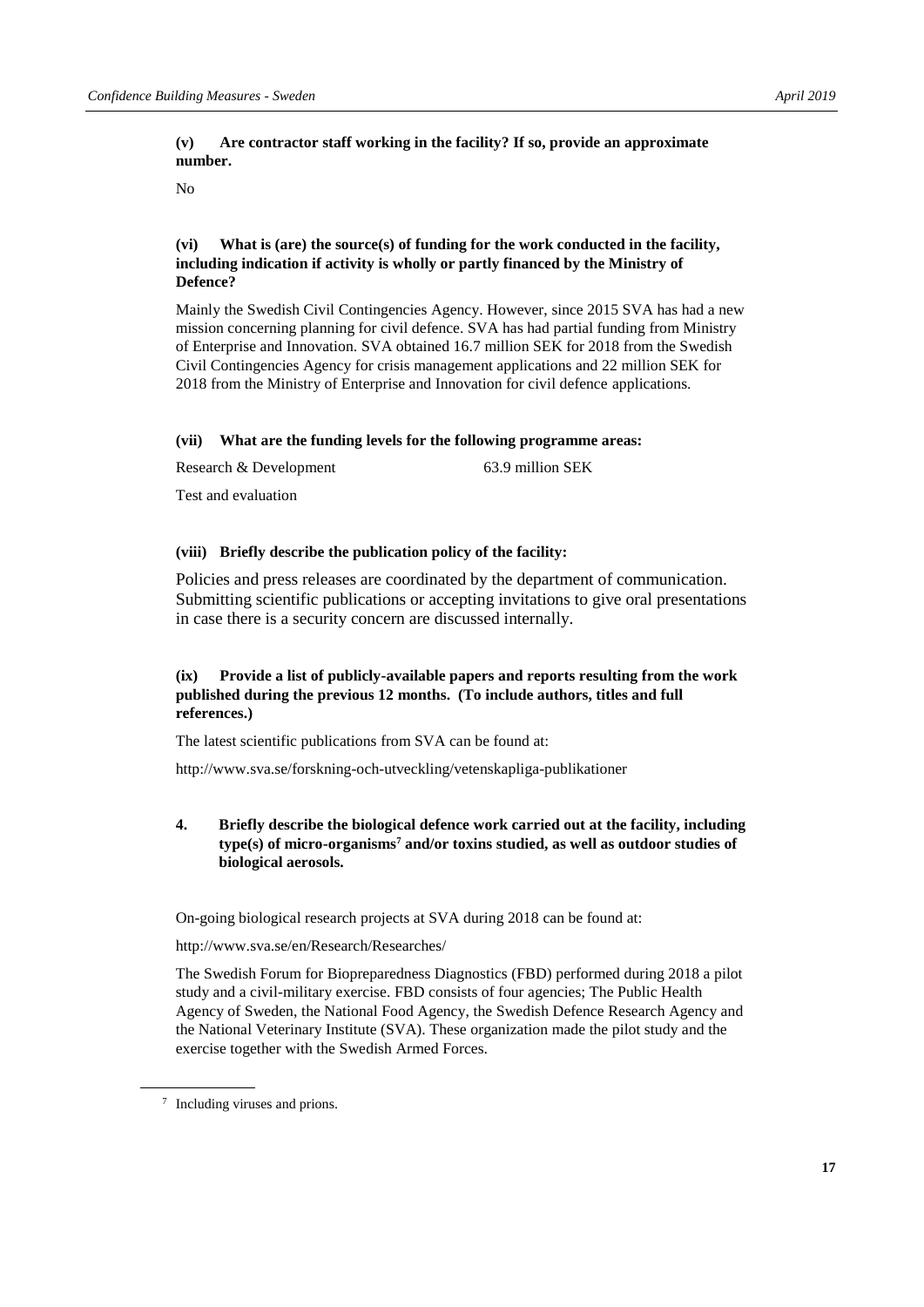## **Confidence-Building Measure "B"**

## **Exchange of information on outbreaks of infectious diseases and similar occurrences caused by toxins**

Nothing to declare

The Public Health Agency does not have any deviating outbreaks to report during 2018.

Swedish Board of Agriculture has not noted any outbreaks concerning infectious animal deceases or similar occurrences caused by toxins, which deviates from the normal pattern.

## **Confidence-Building Measure "C"**

Nothing to declare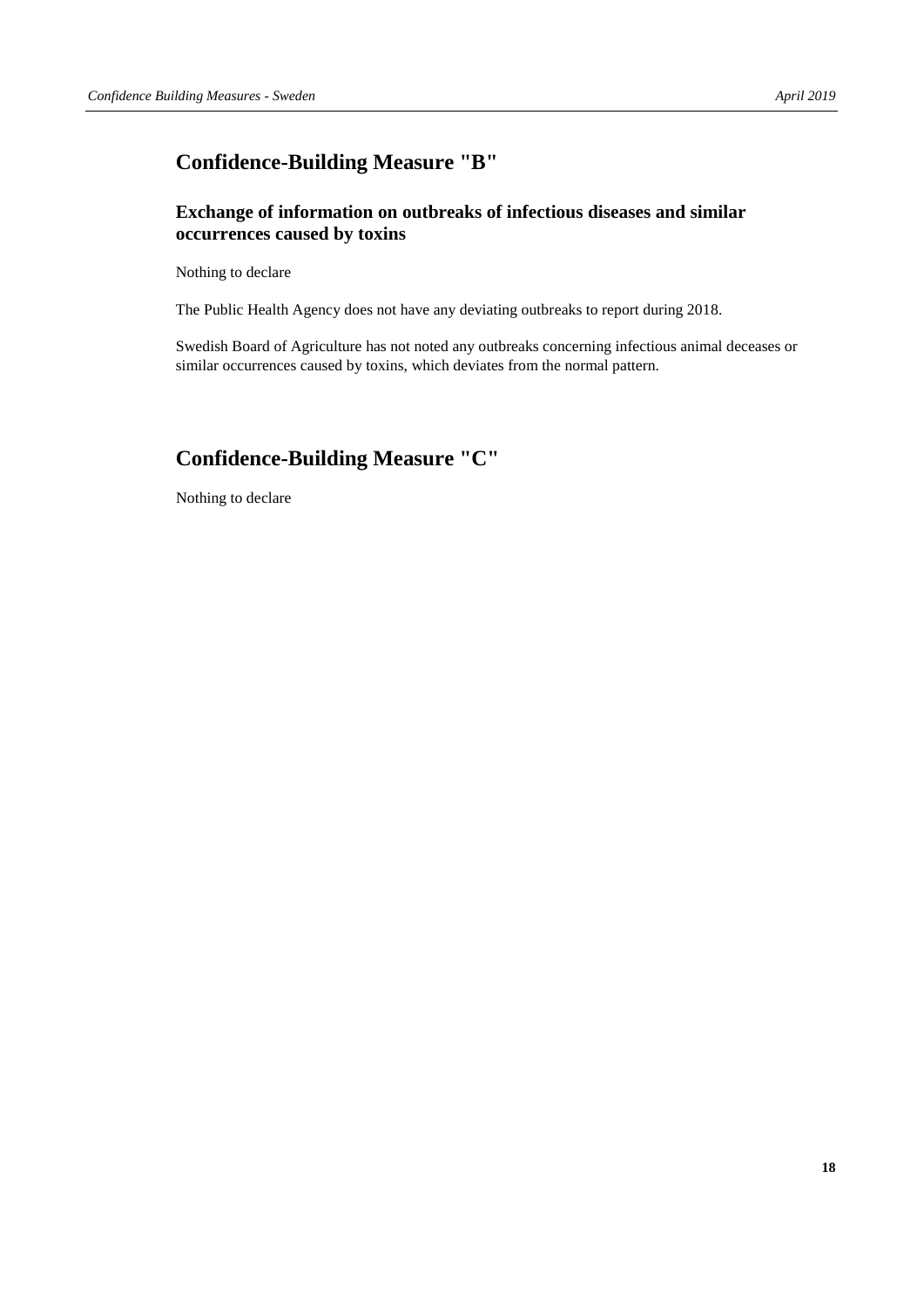## **Confidence-Building Measure "E"**

Nothing new to declare

### **Declaration of legislation, regulations and other measures**

| <b>Relating to</b>                                                                                                                                                                                         | Legislation | <b>Regulations</b> | <b>Other</b><br>measures <sup>8</sup> | <b>Amended since</b><br>last year |
|------------------------------------------------------------------------------------------------------------------------------------------------------------------------------------------------------------|-------------|--------------------|---------------------------------------|-----------------------------------|
| Development,<br>(a)<br>production stockpiling,<br>acquisition or retention of<br>microbial or other biological<br>agents, or toxins, weapons,<br>equipment and means of<br>delivery specified in Article I | Yes         | Yes                | Yes                                   | N <sub>0</sub>                    |
| Exports of micro-<br>(b)<br>organisms <sup>9</sup> and toxins                                                                                                                                              | <b>Yes</b>  | <b>Yes</b>         | Yes                                   | No                                |
| Imports of micro-<br>(c)<br>organisms $11$ and toxins                                                                                                                                                      | Yes         | <b>Yes</b>         | Yes                                   | N <sub>0</sub>                    |
| Biosafety <sup>10</sup> and<br>(d)<br>biosecurity <sup>11</sup>                                                                                                                                            | Yes         | Yes                | Yes                                   | N <sub>0</sub>                    |

In general, Sweden adapts to legislation and regulation established by EU.

<sup>8</sup> Including guidelines.

<sup>9</sup> Micro-organisms pathogenic to man, animals and plants in accordance with the Convention.

<sup>&</sup>lt;sup>10</sup> In accordance with the latest version of the WHO Laboratory Biosafety Manual or equivalent national or international guidance.

<sup>&</sup>lt;sup>11</sup> In accordance with the latest version of the WHO Laboratory Biosecurity Guidance or equivalent national or international guidance.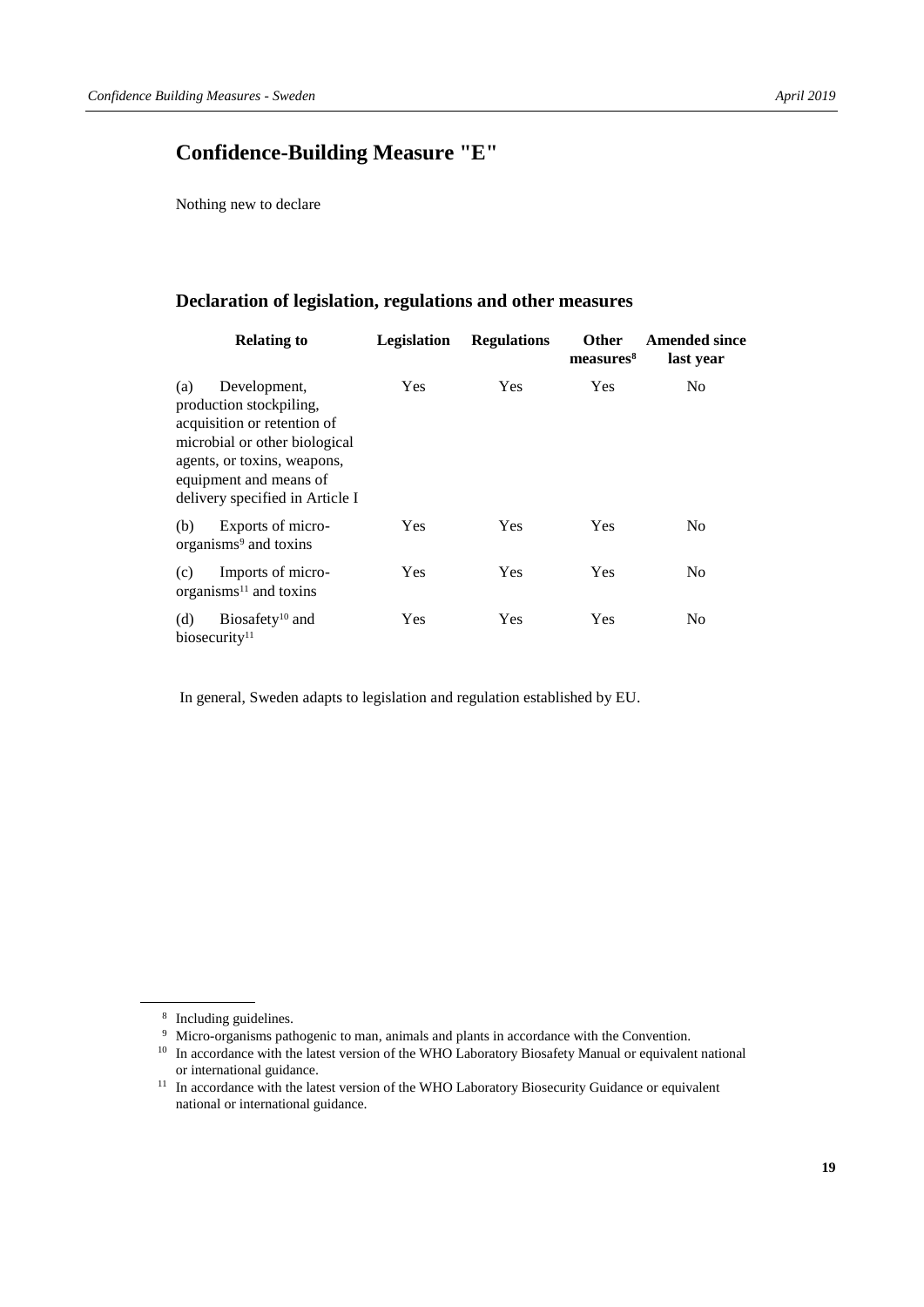## **Confidence-Building Measure "F"**

## **Declaration of past activities in offensive and/or defensive biological research and development programmes**

Nothing new to declare

## **Form F**

## **Declaration of past activities in offensive and/or defensive biological research and development programmes**

#### **1. Date of entry into force of the Convention for the State Party.**

The Convention was signed by Sweden on the 27 February 1975. It was ratified by Sweden on the 5 February 1976 and entered into force for Sweden the same date. The text of the Convention is published in the Swedish Treaty Series, SÖ 1976:18.

#### **2. Past offensive biological research and development programmes:**

No

#### **3. Past defensive biological research and development programmes:**

Yes

#### **Period(s) of activities:**

1960 to present